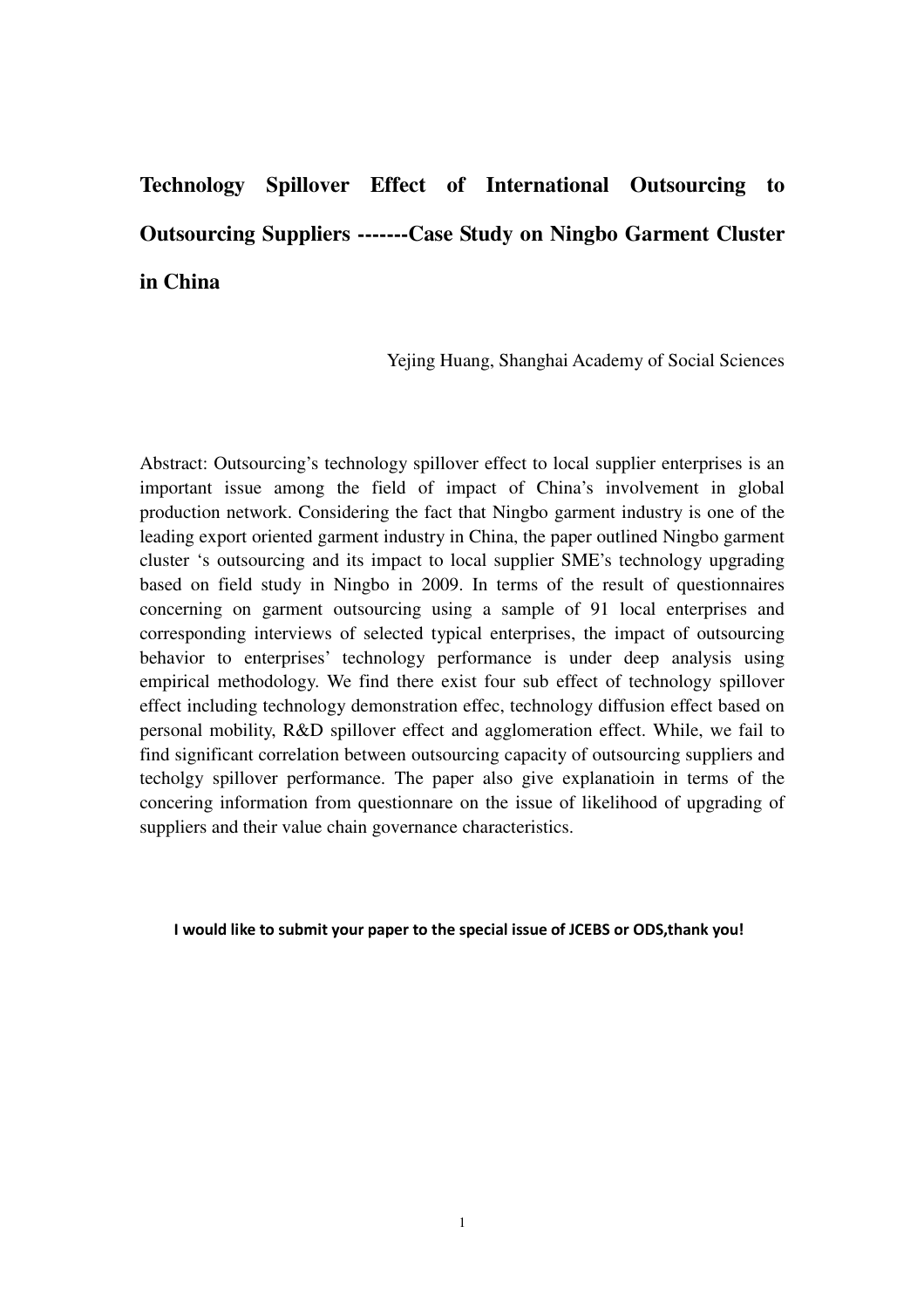#### 1. Literature Survey

International outsourcing is a approach of international production, and is an emerging method for developing countries to establish stable trade relations with foreign buyers at developed countries. In the real world, international outsourcing are primarily present as OEM production under OEM contract buyers (contract manufacturing) .

# 1.1 Perspective on issue of OEM development

Research with the case of Chinese Taiwan shows that about 70% OEM contract between Chinese Taiwan local firms and foreign buyers are characterized as technology transferring and Taiwan local firms gain product design capacity(San Gee,1990) . While, as a simple processing mode, scholars argue that engaging in OEM activities will also bring obstacle to upgrading of local firm of developing countries due to its "lock-in" effect behind (Ernst and O'connor 1992)。It is difficult for local outsourcing suppliers to find capital for R&D input if suppliers are involved in OEM manufacturing for long term and will strengthen the position under current value chain, which hamper the procedure of enterprises to cultivate their own brand and networking.

#### 1.2 Perspective on issue of export orientation

From macroeconomics perspective, the issue of international outsourcing is discussed under the framework of export orientation 's impact to developing countries. Concerning the linkage between export and developing countries' labor of division position at global production system. It is widely acknowledged that the transition from production to higher-value added capabilities can be acquired in the course of exporting. The key message of the 'Learning by Exporting' paradigm is that exporting provides a superior way for developing country firms to learn and acquire capabilities to become globally competitive ( Keesing & Lall, 1992; World Bank 1993 & 1998; Gereffi, 1994 & 1999). This view seems to be confirmed by the success of local OEM firms in Korea, Taiwan and Hong Kong which have excelled at export-oriented production eventually gain international competitiveness. Due to the fact that OEM is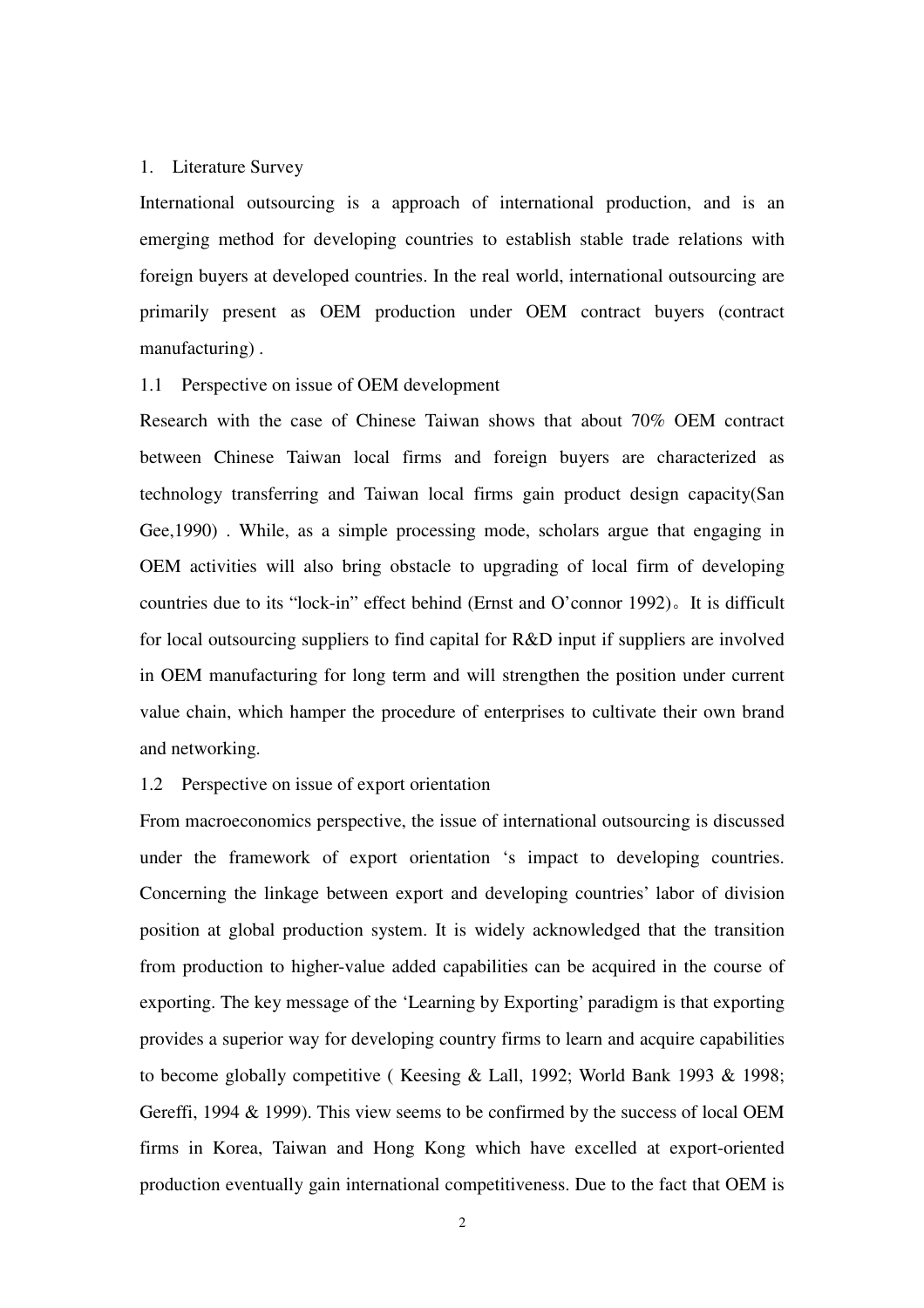a typical type of international for foreign buyers from developed countries, which play more and more important role for developing countries to scale expansion of the concerning industries. Current research by domestic scholars also argue that export based on international outsourcing is a practical channel for Chinese firms to be involved in global value chain. However, this harm to local factor cultivation environment oriented on self-innovation. The reasons is that local firms faced up with the highly competitive environment. Local firms suffer from the competition of "race to bottom" and gain very little profit on those labor intensive products processing export under outsourcing contract with MNC, which dominate international marketing network (Youwen Zhang, 2007).

Other research progress argue the important of "non-technology" advantage do matter on outsourcing supplier's upgrading experience. Under the background that leading companies of main manufacturing pay more effort on the business of distribution network building and service modernization, which is beyond "typical manufacturing" as before. Under those circumstances, "non-tech" competitive strategy is a key routine for strengthen international competitiveness for developing countries firms, which conclude variety of service activity innovation, such as logistics and operation management (Hildenbrand, Fleisch & Beckenbauer, 2004). Current empirical research have get progress on outlining value chain for OEM local firms based on empirical studies on Asia economies including Chinese Taiwan and South Korea ( UNCTAD). Two sets of forces determine an OEM's chances of success in their function upgrading via value chain (Liu et al.,2008). One set relates to competence in product design and development, and the second relates to constraints defined by customer structure, which limit contract manufacturer's design and development competence for own brand production. Further, the choice of geographic target market and the stage of product lifecycle also determine success. Under these circumstances, local outsource suppliers present "huge scale while low profit" and stick on low end of international value chain.

Technology spillover effect is widely discussed with object on FDI in developing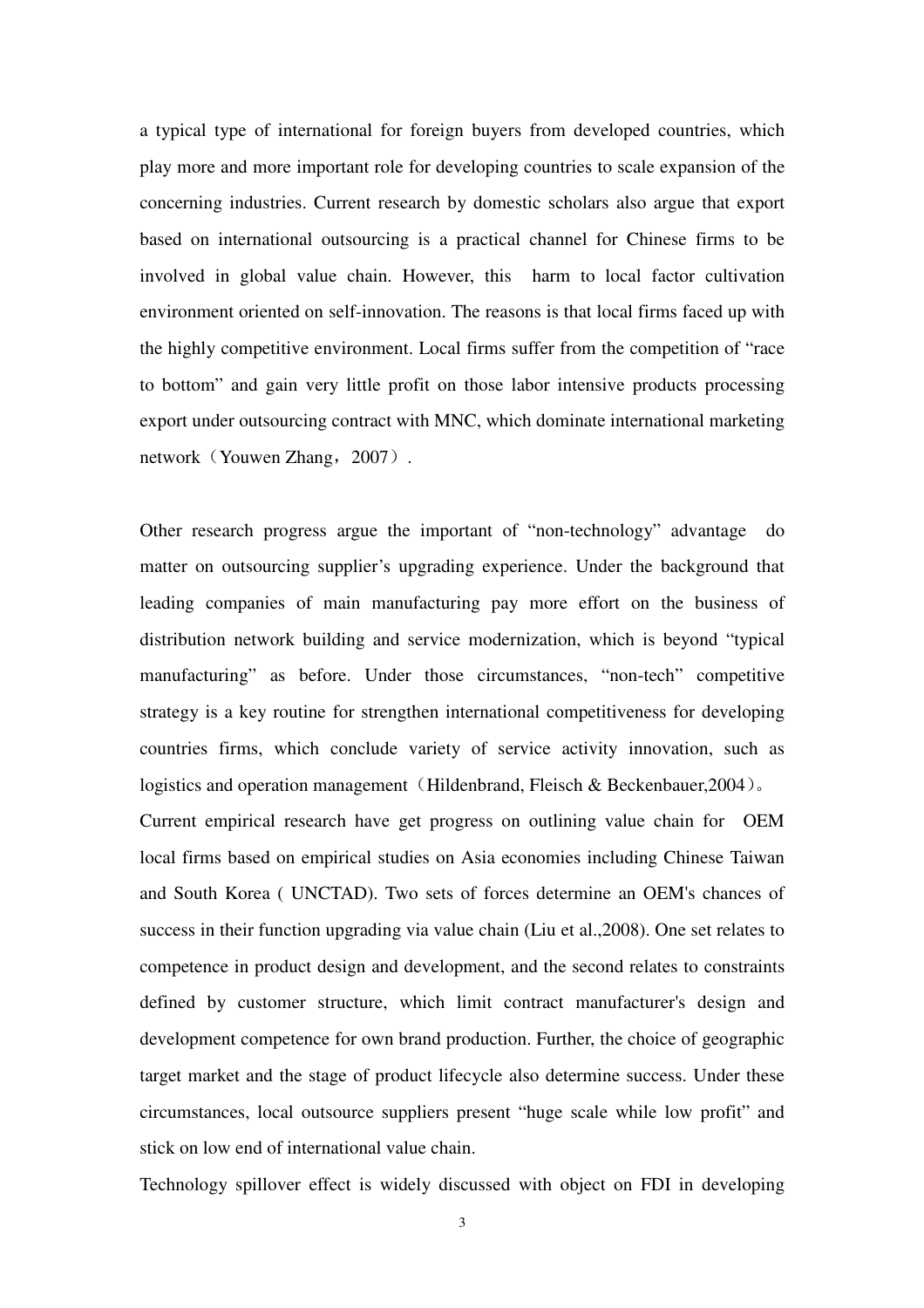countries. Considering with theoretical analysis, the technology effect for outsourcing suppliers at developing countries can be analyzed by two aspects: one is outsourcing's macro feather under global production system, and second aspect is the difference of technology spillover effect between FDI and international outsourcing.

This paper try to answer " How do local outsourcing supplier in China gain technology upgrading via outsourcing manufacturing?". In this paper, the components of technology spillover effect and its determinants of outsourcing capacity's upgrading from microeconomic perspective will be explored. In order to get micro data based on first hand data collection, we make a filed work on Ningbo Cluster.

In this paper have two aspects, the first is make description on technology spillover effect of international outsourcing referring the trajortary of technology spillover of FDI. And the second is to explore the determinants of technology spillover effect via, and further explain the interrelation between value chain governance and the upgrading of outsourcing suppliers.

Quite a few study using empirical study methodology are made based on historical review on newly industrialized economies , especially in Asia economies.. Because international production under OEM manufacturing is widely adopted in Asia countries and economies, such as Chinese Taiwan and Korea, which is an important approach for them to gain international competitiveness. And the literature based on those economies experiences are reported to be a kind of international production with high quality yet low-cost manufacturing, which is an very important strategy for developing countries firms to promote production capabilities. Scholars argue that international production via OEM relationship have opportunity to have access of high value added capacity, which based on technological capabilities (Bell and Pavitt, 1992 and 1995; Lall, 1992 and 2001; Figueiredo 2006). From the perspective of Global Production Network theory, the key conclusion is the inter-action relationship can be observed among technology transfer from leading companies of developed countries, capacity of local suppliers and characteristics of production network( D. Ernst & Linsu. Kim, 2002). While the OEM manufacturers in developing countries 's opportunity to have the technology spillover effect transformed into real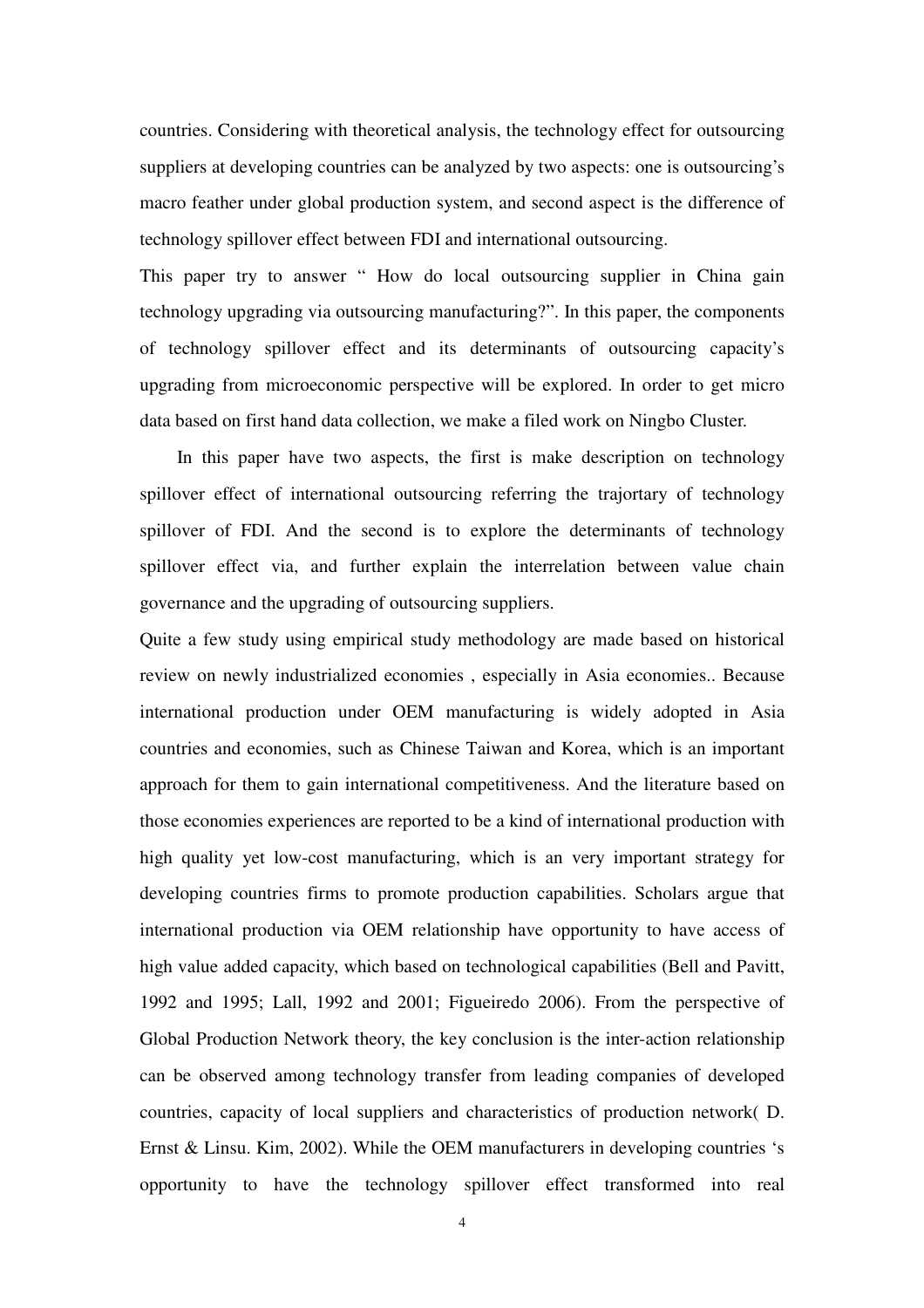competitiveness need other conditions, which is a basket of factors, including the accession of international market network and branding capacities establishment. Under those comprehensive conditions, technology spillover effect is assumed to evolve to innovative capabilities . Therefore, technology spillover effect acquired by outsourcing suppliers will develop into performance of competitiveness progress only if local OEM suppliers acquire other sourcing of non technology advantage (Hobday, M.,1995).

Because the literature mentioned above mainly focus on the description on OEM experience and its impact on industry competitiveness, while the deep determinants from micro-level factors is rare analyzed. This paper will focus on micro-level factors involved in technology performance of local outsourcing suppliers. Considering the practice of labor intensive industry, the performance of technology upgrading should be understood under diversified perspective including direct technology transfer from outsourcing buyers to outsourcing suppliers and indirect technology impact from outsourcing buyers.

# **2. Theoretical Framework**

This paper will give a explanation on technology performance based on interaction between outsourcing buyers and outsourcing suppliers, as well as determinants on outsourcing suppliers' upgrading.

# **2.1 Micro-level approach of Technology spillover effect**

In technology spillover effect, we refer the theory paradigm on "technology spillover effect based on FDI" and compose micro-level approach of technology spillover effect of international outsourcing. While, considering the difference of business operation mode of international outsourcing with FDI. This paper make adjustment and compose a new paradigm on micro-level mechanism of this effect.

The difference between FDI and international outsourcing in micro-level approach is the capital linkage. For technology spillover effect present, current literature emphasize on its nature of tacit& untouchable nature and indirect transmission procedure. Under the practice of international outsourcing between developed country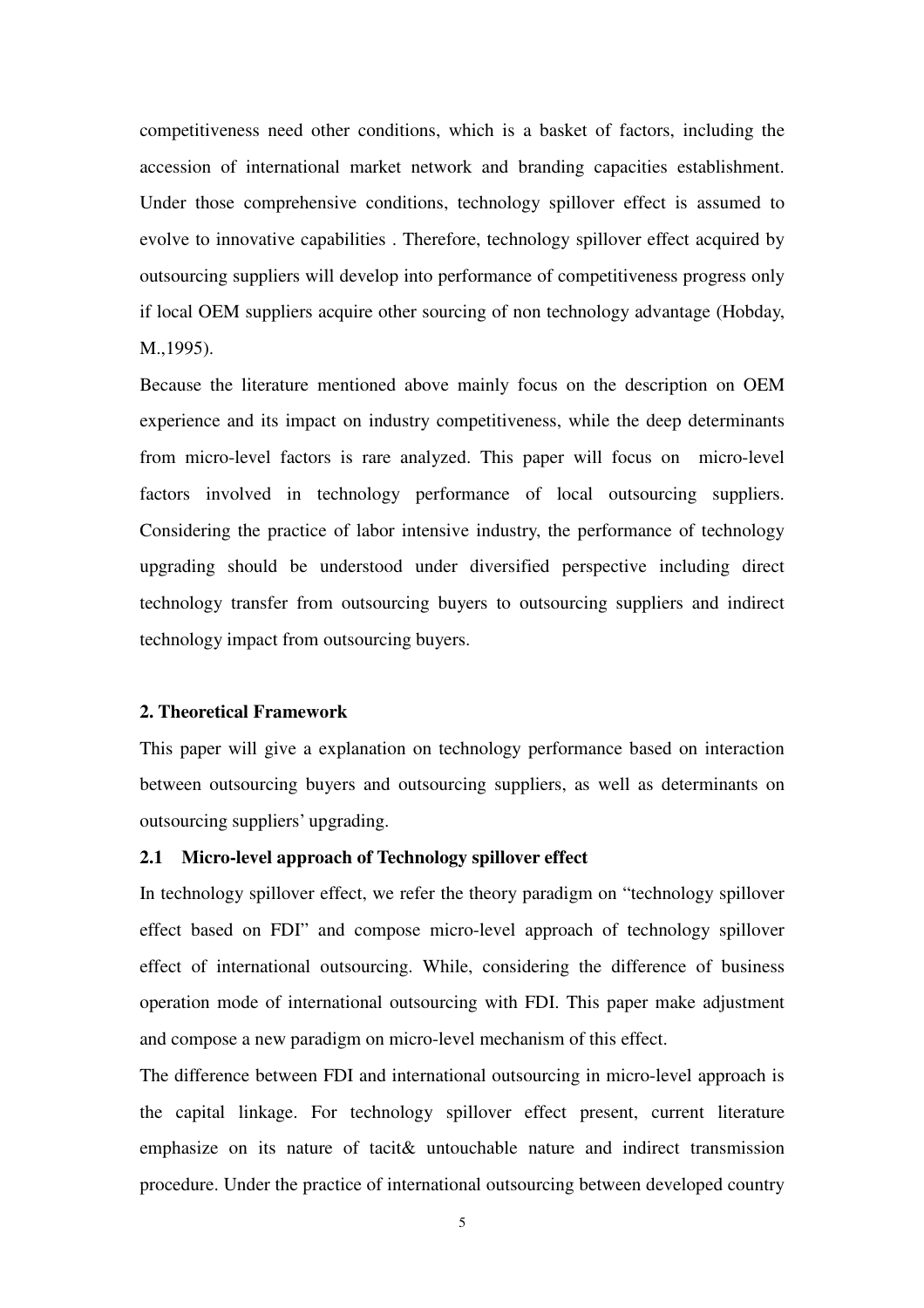firms and developing country firms, outsourcing supplier company have no capital linkage with outsourcing buyers and their cooperation is implemented only via outsourcing contract. Under this kind of interrelationship, technology linkage is also a external effect, which is similar with the nature of FDI technology effect. In this paper, we refer theoretical progress of FDI technology spillover effect and compose the content of technology spillover effect. The search target include three aspects.

 Considering the practical implementation process of outsourcing, outsourcing suppliers have accession of professional information and knowledge mobility between outsourcing buyers and are likely to have incentive to push self-studying aiming at higher production efficiency under the fierce competition within the industry. Under those process, technology linkage between outsourcing buyers and outsourcing suppliers can be outlined as technology learning, technology imitation and further self-fulfilled technology input by outsources. Those effect can be outlined as external technology effect of outsourcing and create indirect impact to outsourcing suppliers, which is similar with technology linkage under FDI context. Under those circumstance, we adopt theoretical framework on technology spillover of FDI based on current concerning literatures. On the issue of FDI technology spillover effect, four sub-effect can be concluded as sub-effect of technology spillover effect, which are also micro-level approach of technology link between investor company and local company (developing countries).

- $\bullet$  " technology transferring".
- $\bullet$  "technology demonstration",
- "personal mobility effect"
- "R&D spillover".

Consider the special nature and extraordinary linkage between outsourcing buyers and outsourcing suppliers, this paper will first decompose technology spillover effect under international outsourcing context. decompose technology spillover effect into a basket of sub effects referring FDI theory and outsourcing's practice.

Here we refer the theory paradigm on technology spillover effect based on FDI and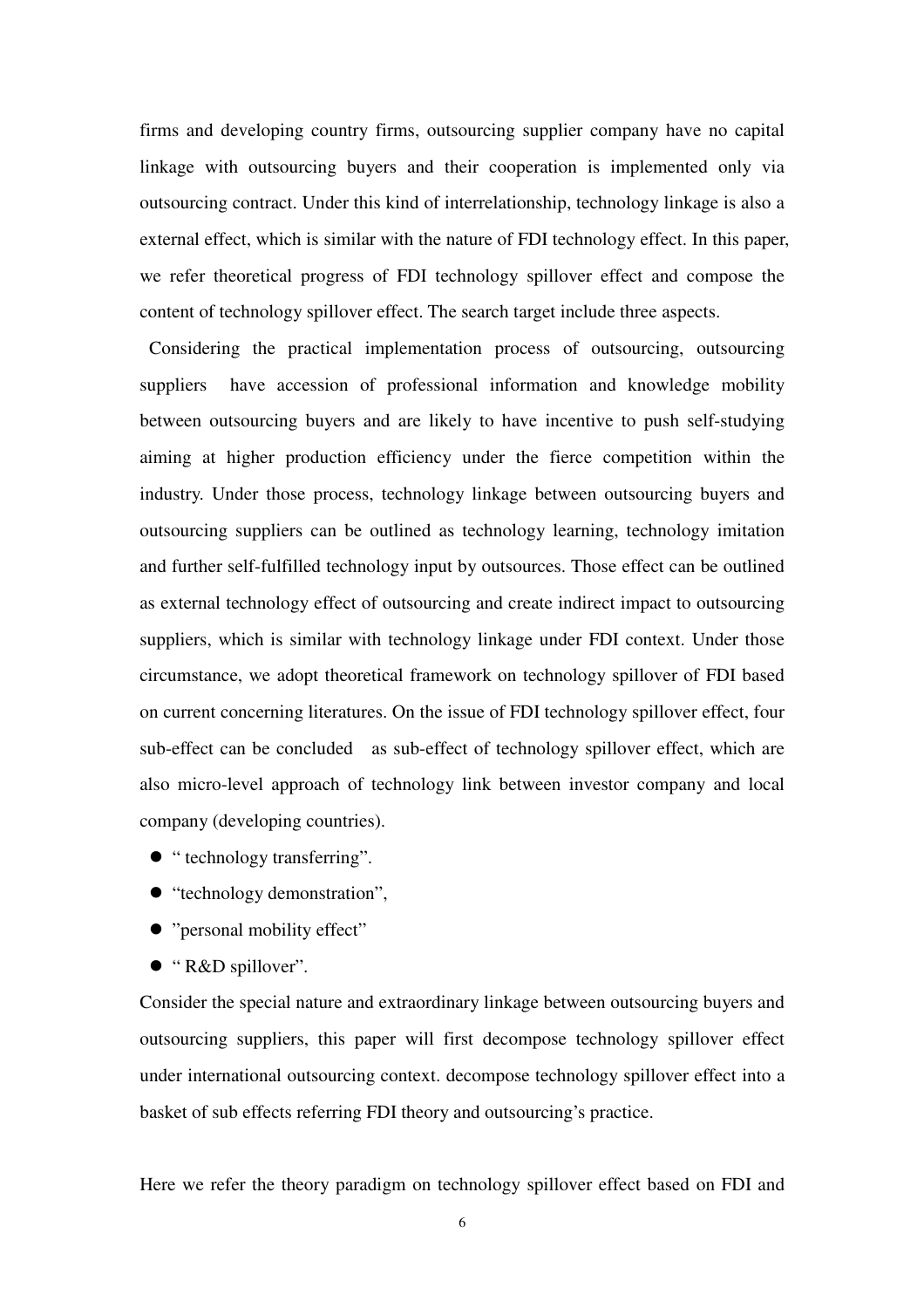compose a new research framework combined with the nature of international outsourcing, which is to make a description on micro-level mechanism of technology spillover effect of international outsourcing from the aspect of outsourcing supplies. In terms of literature survey and enterprises interview, three aspects need to be considered as the difference between technology spillover effect of FDI and international outsourcing.

First, technology transferring effect should not be included in technology spillover effect due to the relations between outsourcing buyers and outsourcing suppliers. Because there is no direct capital relations between outsourcing buyers and outsourcing suppliers, so direct technology transferring activities is very rare. While, during the operation of outsourcing production, outsourcing suppliers have more or less accession on professional information and knowledge accumulation between outsourcing buyers and are likely to bear intensive to make self-studying on business development aiming at upgrading production efficiency under the fierce competition. During this procedure, technology linkage between outsourcing buyers and outsourcing suppliers can be highlighted as technology learning, technology imitation and further self-fulfilled technology effort aiming at innovation. Those effect can be regarded as external effect due to its indirect transmission channel, which is similar with technology linkage under FDI context. Under those circumstances, we adopt theoretical framework of technology spillover of FDI literatures and make adjustment according to the literature .

Second, a new effect as "technology diffusion based on personal mobility" is composed due to the special business characteristics compared with FDI situation. Corresponding to the nature of personal communication under outsourcing business environment. Under international outsourcing environment, outsourcing buyers' temporary stay for technology instruction can be observed during the business operation process, especially for long term outsourcing contract. In terms of the information collected from enterprises interviews, we find the communication on production technique and requirement between outsourcing buyers and outsourcing suppliers on outsourcing production play important role in enlightening outsourcing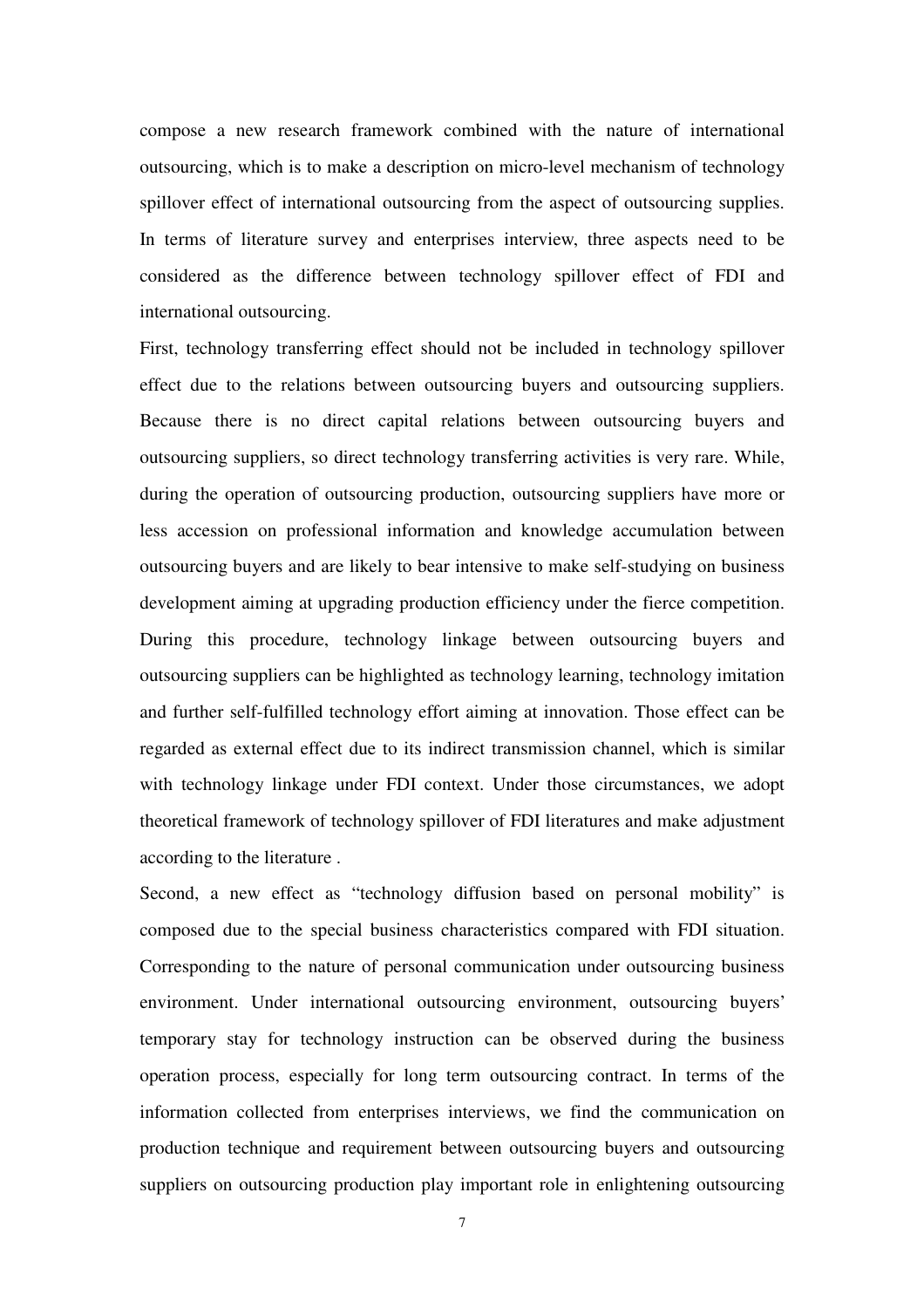suppliers to further their effort in innovation activities, which do have positive impact on technology learning of outsourcing suppliers via outsourcing process. Therefore, the" technology diffusion based on mobility" is introduced when we make a decomposition on technology spillover effect. Here four kinds of effects are highlighted as follows:

Third, "agglomeration effect" is added to describe the impact of outsourcing based on cluster to outsourcing suppliers' market environment. It is an extraordinary situation for outsourcing compared with FDI framework. Due to the high specialization extend of industry within the cluster, local firms can easily find professional partner when they need further their professional advantage in manufacturing and business. Therefore, companies at cluster are likely to experience agglomeration during their business development. Under this context, agglomeration effect due to the cluster environment need to be considered when we consider the external technology effect of outsourcing.

In order to describe the complete micro level mechanism of tech spillover effect under international outsourcing, we compose four aspect of this effect born based on the practice of international outsourcing. They are :

- Technology demonstration effect
- Technology diffusion effect based on personal mobility
- R&D spillover effect
- Agglomeration effect

The performance of those four aspect is as follows:

|  |  |  | Table 1 Decomposing on technology spillover effect and their performance |  |
|--|--|--|--------------------------------------------------------------------------|--|
|--|--|--|--------------------------------------------------------------------------|--|

| <b>Decomposing Technology</b>   | Performance of every sub-effect                            |  |
|---------------------------------|------------------------------------------------------------|--|
| spillover effect                |                                                            |  |
| <b>Technology Demonstration</b> | Product Quality Standard and Delivery Control<br>Stipulate |  |
| effect                          | Specification given by Outsourcing contract                |  |
|                                 | Outsourcing suppliers make Purchase on Equipment           |  |
|                                 | or Production line recommended by Outsourcing buyers       |  |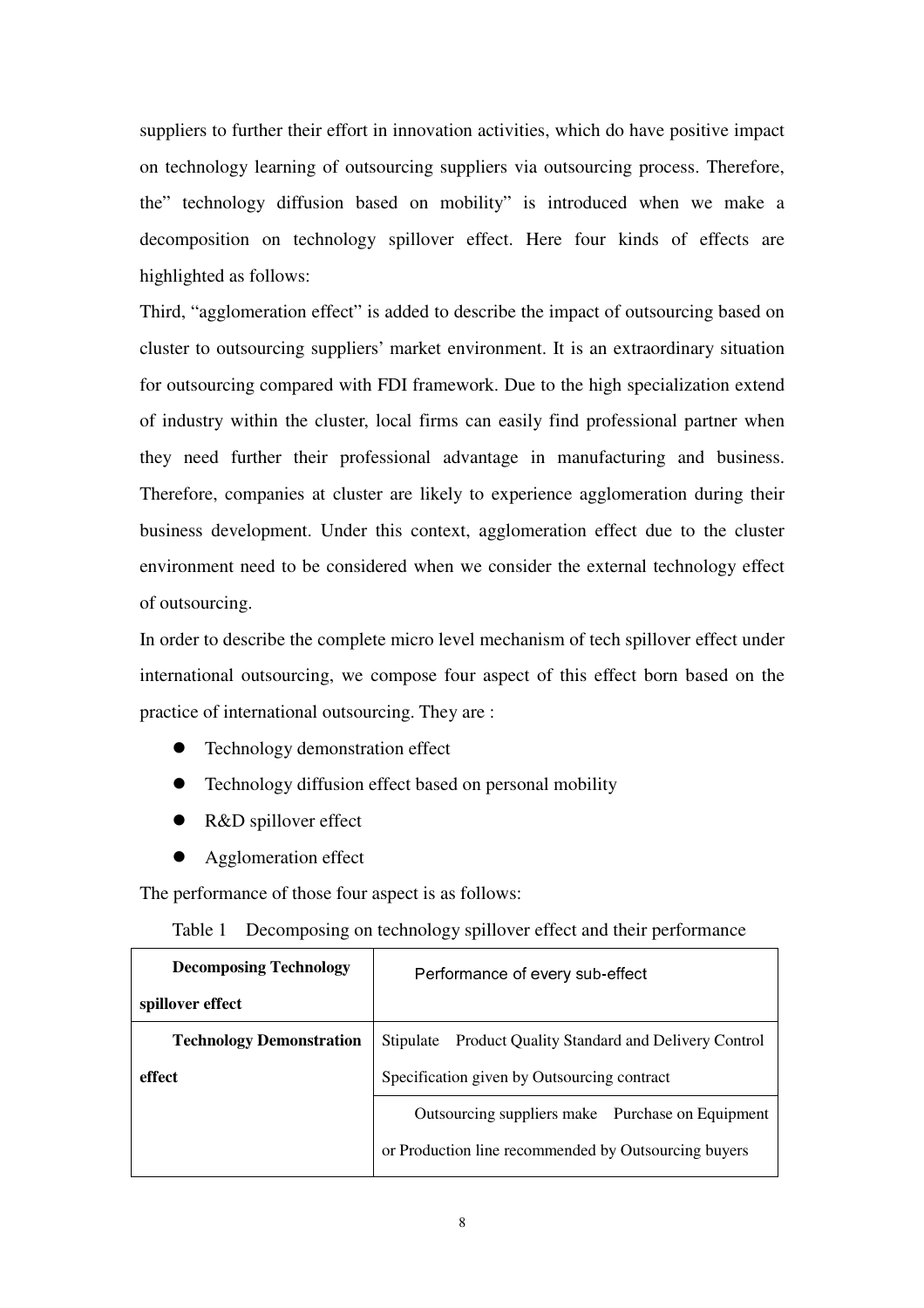| <b>Technology diffusion effect</b> | Outsourcing buyers give instruction of product            |  |
|------------------------------------|-----------------------------------------------------------|--|
| based on personal mobility         | <b>Quality and Delivery Management</b>                    |  |
|                                    | Supervision and examination on production                 |  |
|                                    | management system indicated by Outsourcing buyers         |  |
|                                    | Outsourcing buyers mentoring on-spot interior             |  |
|                                    | management on outsourcing suppliers                       |  |
| <b>R&amp;D Spillover effect</b>    | Outsourcing suppliers refer Design Drawings from          |  |
|                                    | outsourcing buyers and make further Renewal by            |  |
|                                    | themselves                                                |  |
|                                    | Outsourcing suppliers pursue cooperation on new           |  |
|                                    | product development and modern management strategy        |  |
|                                    | with MNC at targeting market                              |  |
|                                    | Outsourcing suppliers outsource own design work to        |  |
|                                    | professional Design Workshop                              |  |
|                                    | Outsourcing suppliers gain incentive to make more         |  |
|                                    | effort on innovation activities                           |  |
| <b>Agglomeration effect</b>        | Firms specialized in different function link of product   |  |
|                                    | value chain agglomerate in the cluster and cooperate very |  |
|                                    | closely to pursue the increase of production efficiency   |  |

# **2.2 Correlation between outsourcing suppliers and value chain governance type**

As a approach of international production, the nature of international value chain behind international outsourcing need to be considered when we research the determinants of upgrading of outsourcing suppliers.

Referring the current literature with the topic of value chain upgrading, the interaction between value chain governance type and value chain upgrading is widely discussed. Based on search on current research progress on international value chain, we use the chain and upgrading distinctions(Humphrey and Schmitz,2000). And the upgrading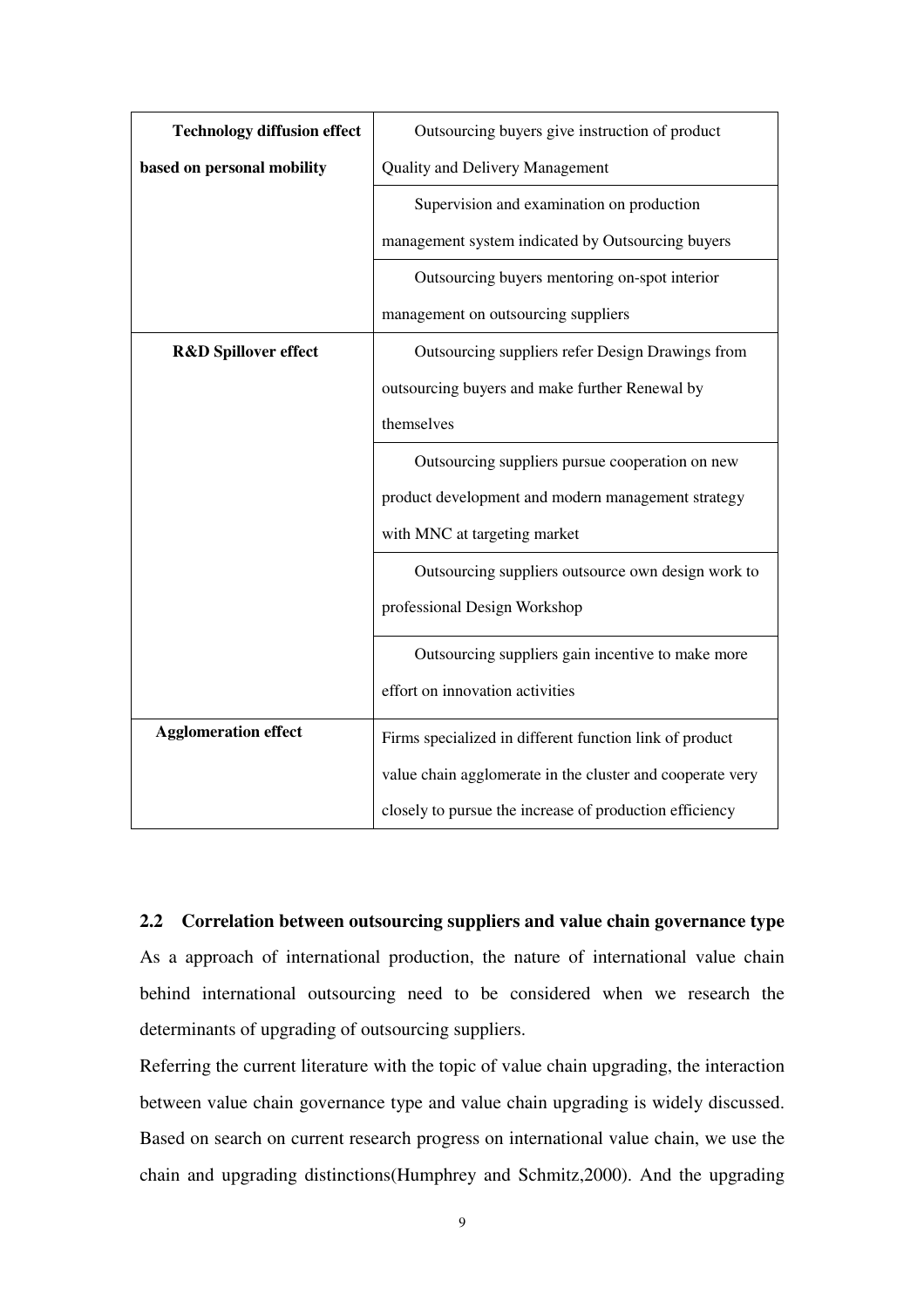based on value chain is also diversified, which include product (moving into more sophisticated product lines), process (transforming inputs into outputs in more efficient ways) and functional upgrading (acquiring new, higher value added functions in the chain, i.e. branding, marketing, design). Research on value chain with the object of developing countries present the correlation between governance kind and upgrading kind. The conclusion is that companies operating in market-based value chains are more likely to achieve functional upgrading than producers in quasi-hierarchy. Product and process upgrading are actively encouraged and supported by quasi-hierarchical buyers. And the firm operating under network governance kind experience upgrading in the middle of above mentioned governance kinds. According to the experience of emerging economies, the mix of opportunities, combined with the producer's determination to upgrade appears to be the main factors explaining why some firms were able to progress into higher value added activities (functional upgrading). While, local company 's effort and proper international business strategy is also important to compose 'leveraging competencies', which increased their profile in international markets and made them less vulnerable( Lizbeth Navas-Aleman, 2003).

Second issue is the determinants of outsourcing suppliers' technology upgrading. Because the performance of technology progress is difficult to demonstrate directly, we adopt the trajectory of value chain upgrading to identify technology progress, and make further explanation on correlation between outsourcing capacity and value chain upgrading.

I

#### **3. Research Methodology of Statistics Analysis**

In this paper, we compose two hypothesis under the above mentioned framework: the first is technology spillover a mix of direct and indirect technology linkage between outsourcing buyers and outsourcing suppliers. The second is the impact of value chain governance to upgrading of outsourcing suppliers. In the empirical part, we pursue first hand data from field work and make processing on data using statistic software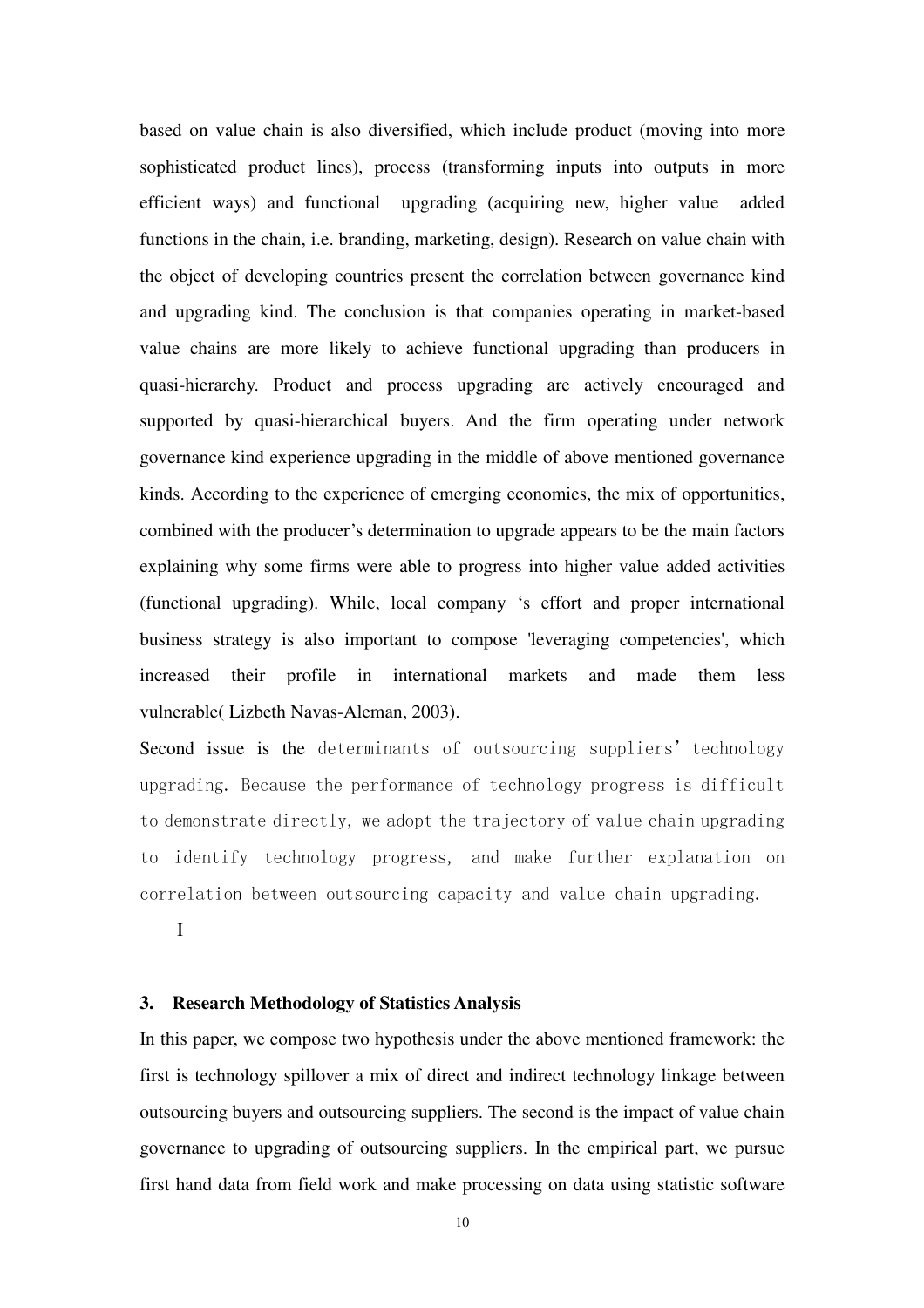(mainly SPSS13.0)

#### **3.1 Field work on Ningbo Garment Cluster:**

This paper will use empirical studies to estimate technology spillover effect to developing countries. Considering the unavailability on outsourcing statistics in China, the quantitative analysis from macro perspective is very difficult so far, so we use enterprises field research to describe technology effect of international outsourcing. Considering the fact that technology linkage is difficult to be observed from enterprises statistics within China, we make field work by ourselves and collect first hand data based on questionnaire and face to face enterprises interview made last year. Due to the huge production capacity of garment industry in East China, both Yangzi Delta and Zhu Jiang Delta are the leading garment clusterswith export orientation in China. In this paer,we choose Ningbo garment cluster as research object.The reasons we choose Ningbo garment industry as research target include three aspects:

First, Ningbo garment industry has huge export scale. Average exports based on Ningbo garment industry reach more than 5billion USD and account for more than 15% in the whole garment industry nationwide. Considering the low concentration rate for garment industry in the whole China, Ningbo cluster is one of most export intensive garment cluster in the whole.

**Second,** the channel for export at Ningbo garment cluster have been deeply involved in manufacturing in terms of clients' specific design print(来样定做) and tap client's brand on the final products. This manufacture mode can be described as "garment OEM" and account for the majority of Ningbo's garment cluster. And foreign clients come from U.S, European and Japan market. Compared with Zhu Jiang compose the main export channel in Ningbo garment industry. Concerning the distribution networking of enterprises, most enterprises rely on local trader to arrange export affairs, which means that they do not know the whole channel under garment distribution network abroad. Therefore, Ningbo local manufactures locate at "material supplier and apparel manufacturing part" of the whole garment value chain, which apply with the micro feather of "manufacturing outsourcing" from foreign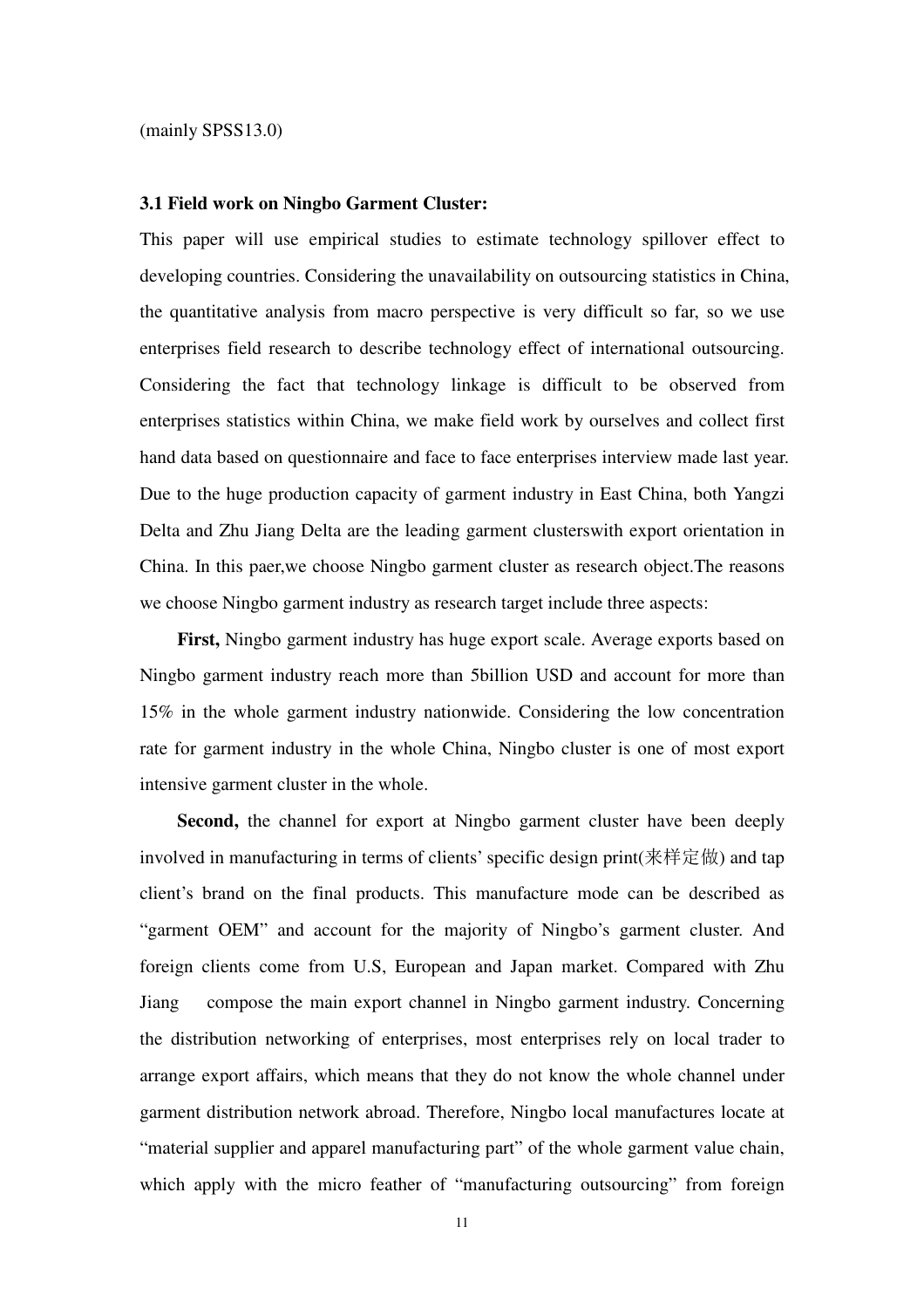buyers. Currently, garment export under that OEM mode account for more than 80% of all export of Ningbo garment.

**Third**, Ningbo garment industry have experienced transition of economic growth mode during the past five years. As one of the pillar industries in Ningbo, leading garment enterprises make effort on pursing innovation and branding capacity building with the aim at branding capacity building. Ningbo. Governmental departments have issue incentive policy to encourage garment firms to make effort on building own brand in foreign markets. Therefore, Ningbo firms are faced up with positive environment on industry upgrading.

#### **3.2 Data and Sample**

The field work before theoretical analysis include two parts, one part is first hand data collection based on questionnaires and data statistics analysis, the other part is face to face enterprises interview from the samples, which are typical firm in outsourcing operation at Ningbo garment cluster. We spent three month to complete all the field work. Considering the research target on international outsourcing, Ningbo Economic Commission help us to search for local enterprises, which meet the requirement of "outsourcing supplier". Finally, we find 150 firms apply with our requirement include apparel manufacturer and garment intermediate manufacturer. The final firms under the list can be divided into two groups, one group is pure OEM supplier( 100% products for OEM contract), another group is manufacture with production for both foreign buyers (OEM) and self brand production. First, we choose firm that have been involved in OEM production for continuous 10 years. Second, for those firms oriented in two markets, ie firms having both international and domestic business, the criteria of choosing the firm is that OEM production of a firm is more than 80% of the whole sales income during the last three years.

#### **3.3 Primary analysis from data processing of questionnaires**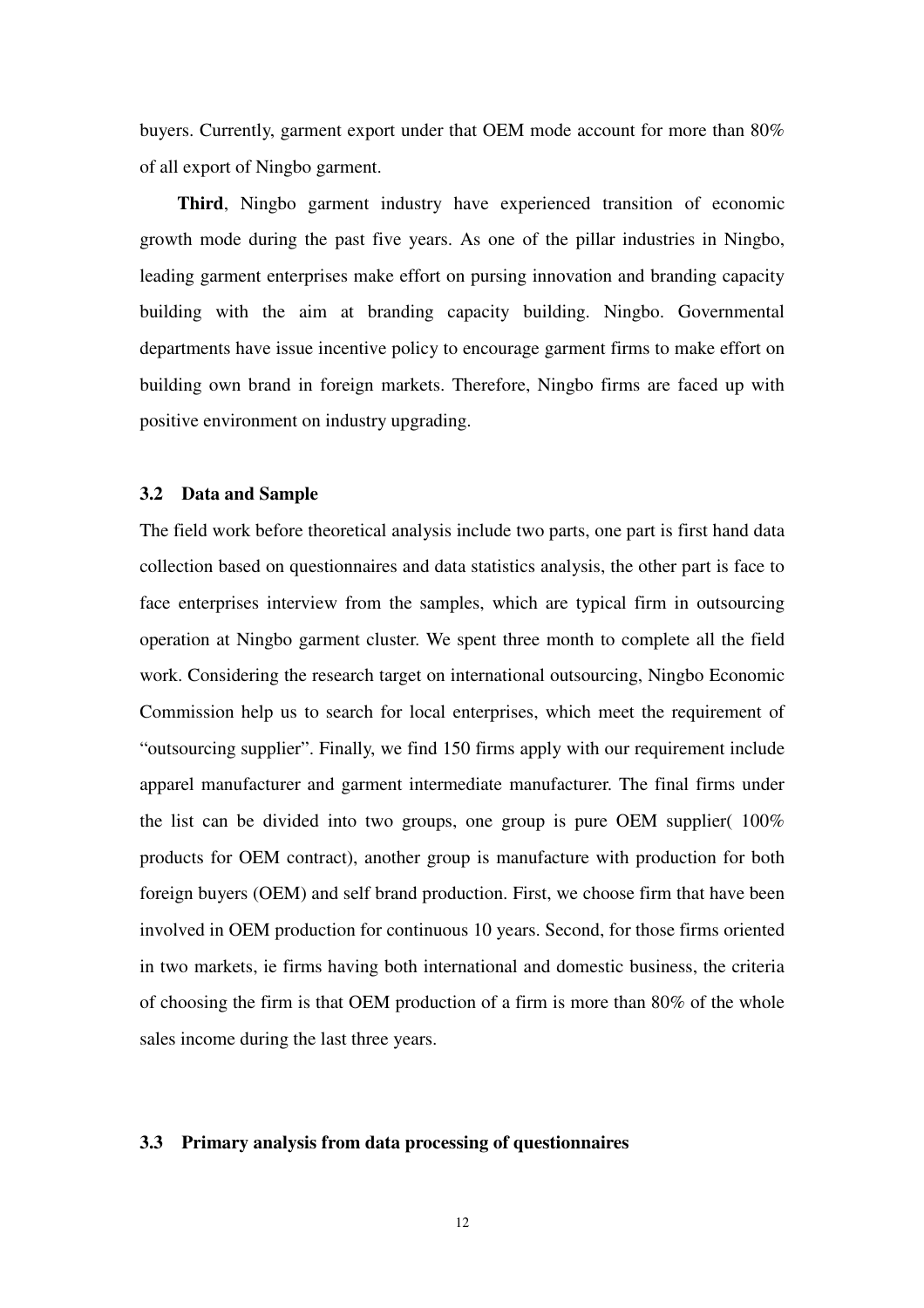#### **Private companies with small and media scale account for the majority**

In the sample, private company account for 58% of the whole sample, and the second largest group is limited liability company( $33\%$ ), the third largest group is stock share cooperative company, and FIE's percent is 9%.

#### **Small and Media Enterprises is the majority of the sample.**

The company with sales income lower than 5 million RMB account for 56% of the whole sample, and company with sales income between 5 to 10 million RMB account for 21%, and only 9% firm with sales income of more than 20 million RMB.

# **Outsourcing contract between local supplies and foreign buyers compose international value chain.**

Local companies with all production for foreign clients account for 41%. While ,the companies with production for both foreign buyers and domestic buyers account for 55%, therefore, the companies that involved in manufacturing for foreign buyers account for 96% totally. It means that Ningbo garment cluster present high internationalization marketing feature.

# **R&D intensity of Outsourcing Suppliers**

The overall R&D intensity is low, companies with R&D intensity between 1%-3% account for 28.9%, and companies with R&D intensity between 3%-5% account for 20.6%, and third largest group is R&D intensity below than 1%, this group account for only 14.4%.

Therefore, the overall R&D intensity is very weak, and the reason behind can be outlined as three aspect. First is that firms lack of capital to make R&D input; The second reason is local firms have little incentive to be involved in innovation activities, and the third is that local firms are not free to have innovation product due to the stipulation of outsourcing contract.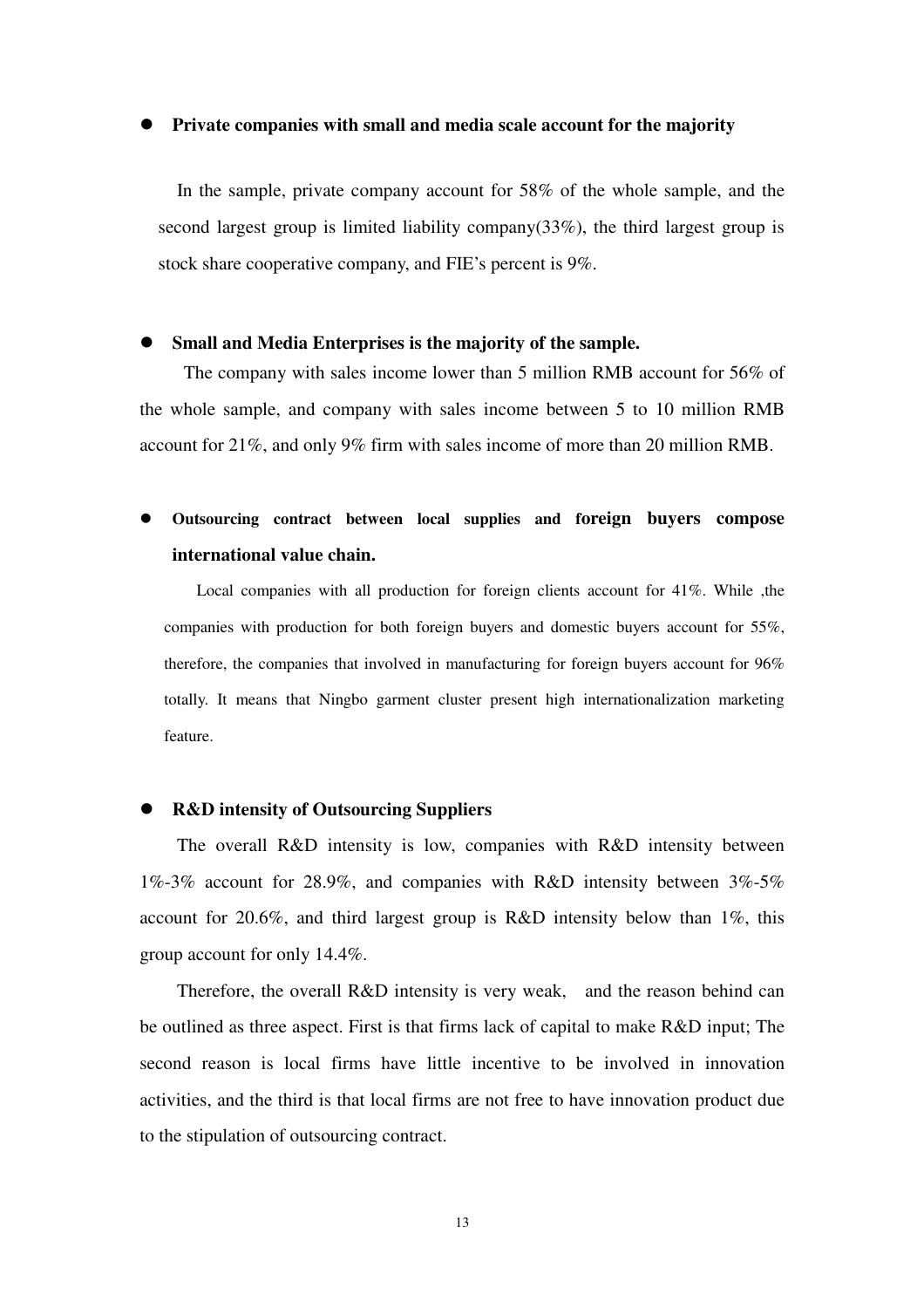**Table 2 R&D performance and relative importance for outsourcing suppliers ( average level of sample firms)** 

|               | Type of R&D activities                   | Score<br>presenting  |  |
|---------------|------------------------------------------|----------------------|--|
|               |                                          | importance           |  |
|               |                                          | (1: least important) |  |
|               |                                          | 5: Most important)   |  |
| R&D           | activities   R&D based on imitation      | 3.66                 |  |
| during        | R&D based on own technology effort       | 3.14                 |  |
| international | by themselves                            |                      |  |
| outsourcing   | Collaborative R&D including R&D          | 2.95                 |  |
|               | outsourcing and joint innovation project |                      |  |
|               | Cooperation with global MNC to           | 2.93                 |  |
|               | upgrading business                       |                      |  |

From the information of the table, we find that R&D activities based on immitation, ie immitation innovation is the most important routine of R&D. The reason concerned including lakage in capital, weak innovation spirit and market environment under very low IP protection and etc. This situation compose a obstacle for outsourcing suppliers to persue upgrading.

# **4. Statistics Analysis: Principle Component Analysis and Correlation Analysis**

In this paper, we make decomposition on technology spillover effect of international outsourcing. Based on the information of interview, we highlight varieties of items, which present the positive impact to outsourcing suppliers and extract principle component, which can explain technology spillover effect.

From interview, what impressed us is that the impact from outsourcing buyers in the aspect of technology present a comprehensive effect including technology diffusion from outsourcing buyers and technology learning by themselves via cooperation and in diversified approach, which is an indirect way for outsourcing suppliers to acquire technology. Therefore, the decomposing on technology spillover effect in terms of the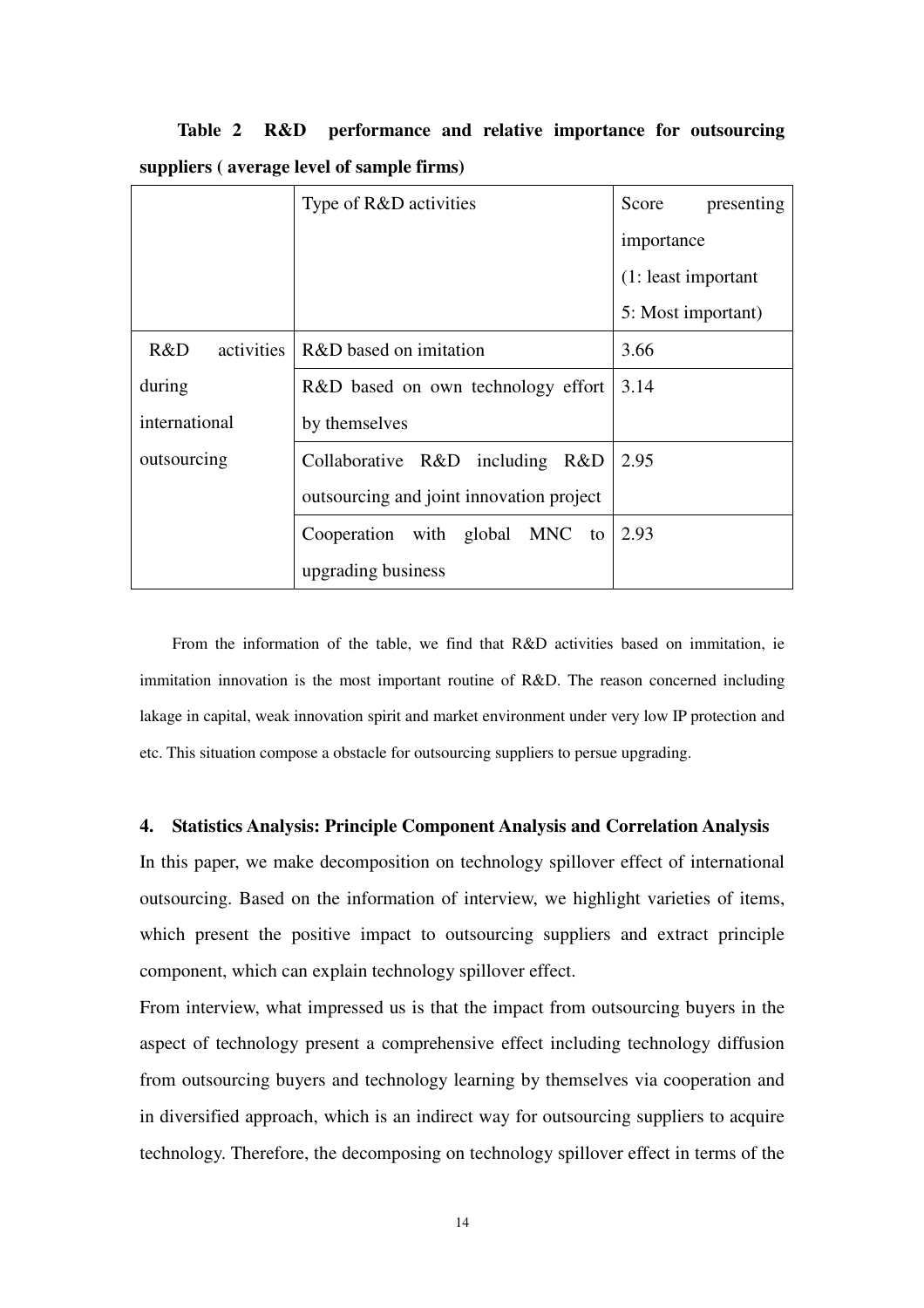micro-level mechanism of technology linkage between outsourcing buyers and outsourcing suppliers are necessary. Combining the nature data, we adopt main principle analysis to make a detail description on technology spiller effect.

#### **4.1. Data and Sample**

Under the field work, we cooperate with local governmental department to hand out enterprise questionnaire, and they help us to communication with enterprises and hand out questionnaire to them.

For the choice of When we choose firm under investigation, we set up detail requirement, which meet the concept of "garment outsourcing supplier". The requirement include two aspects, one is a firm is involved in garment and garment parts production for continuous 10 years the other is a firm is engaged in at least 80% of its output under contract with foreign buyers during the last three years.

We hand out 120 questionnaires and received back 102 questionnaires finally. In terms of the questionnaire survey, 91 questionnaires are found to be qualified and compose the sample of quantitative analysis and further empirical research. The available rate is 70%. Base on 91 available questionnaires, we compose a sample of statistics analysis. All the firms under the sample can be divided into two groups, one group is pure outsourcing supplier( 100% output under contract with foreign buyers),the other group is manufacture ,whose production for both foreign buyers and self brand production. While for the later group, the concerning firms produce own brand probably for domestic buyers(domestic market).

The questionnaire with the topic" OEM manufacturing and upgrading of firm" covering three aspects, and they are:1) the nature of international production 2); value chain governance type; 3) upgrading performance and technology effort.

In terms of the quantitative analysis using SPSS software, we find the data collected from questionnaire is primarily reliable. In terms of statistics result, the Cronbach's Alpha of questionnaire data is  $0.561(N=9)$ , therefore, the inner reliability of the data can be regarded as acceptable.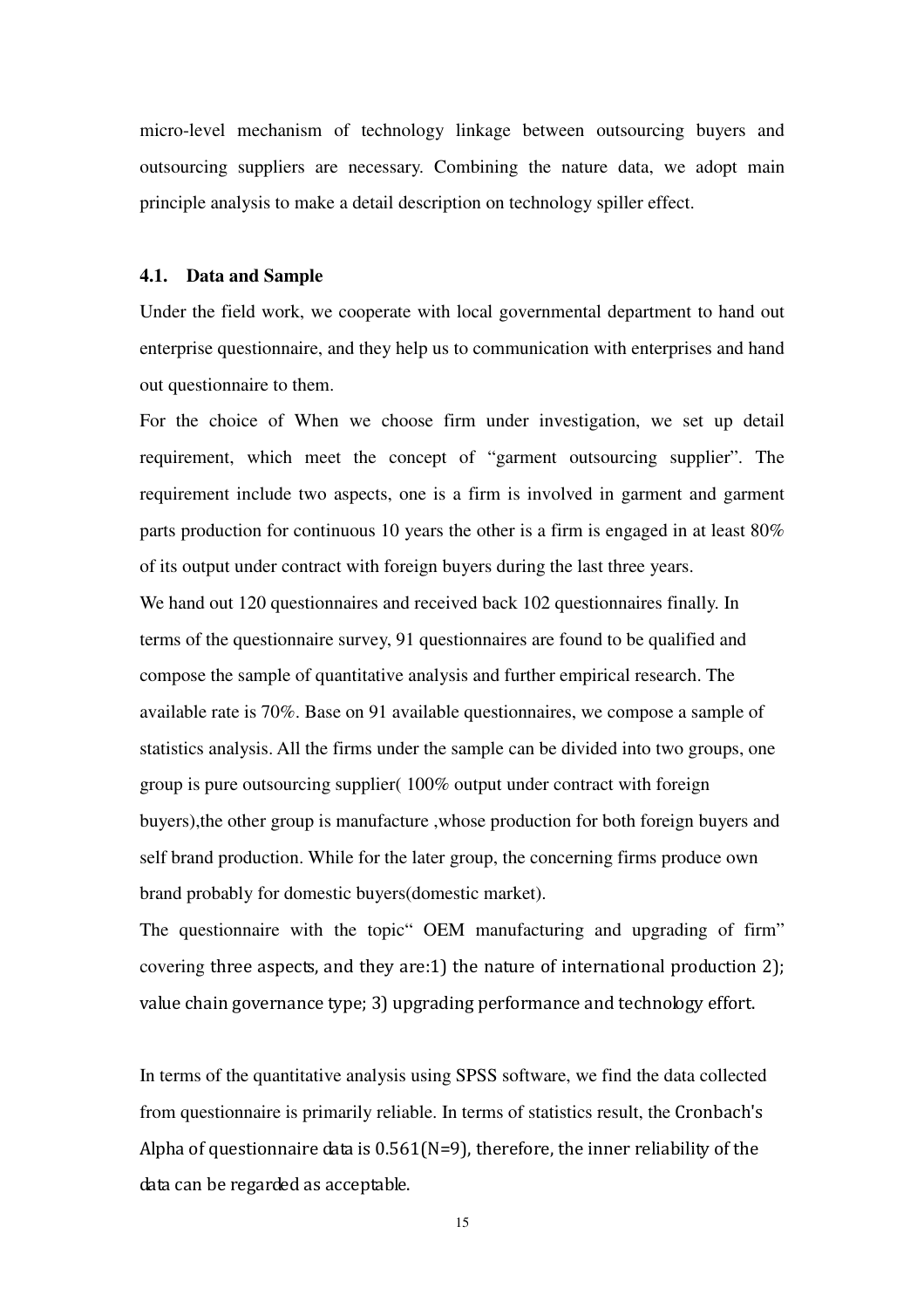Apart from information of sample firms. The question on the topic of technology spillover effect is presented as "score model" using 5 point Likert scale.

| Main Variable                 | Items of    | Way of Measure      | Source of         |
|-------------------------------|-------------|---------------------|-------------------|
|                               | measurement |                     | Measurement       |
| <b>Outsourcing Supplier's</b> | 4           | Likert Scale        | Interview         |
| Capacity of Outsourcing       |             |                     |                   |
| operation                     |             |                     |                   |
| <b>Outsourcing Supplier's</b> | 4           | <b>Likert Scale</b> | Interview         |
| <b>Upgrading Performance</b>  |             |                     |                   |
| Technology spillover effect   |             |                     |                   |
| Demonstration effort          | 3           |                     |                   |
| Diffusion effect based on     | 3           | <b>Likert Scale</b> | Literature survey |
| personal mobility             |             |                     | and interview     |
| R&D spillover effect          | 3           |                     |                   |
| <b>Agglomeration Effect</b>   | 2           |                     |                   |

**Table 3 Measure of Variables** 

# **4.2 Factor Analysis and Explanations**

After the data processing on questions answers, we use *SPSS 13.0 for windows* software to conduct 1 reliability analysis for the whole data. And the output of software is as follows:

# **Table 4 KMO and Bartlett's Test**

| Kaiser-Meyer-Olkin                 |  | Measure of Sampling 0.517 |       |
|------------------------------------|--|---------------------------|-------|
| Adequacy                           |  |                           |       |
| Bartlett's Test of Sphericity Sig. |  |                           | 0.000 |

In terms of the results t, value of KMO is 0.517, and it is high than 0.5, and the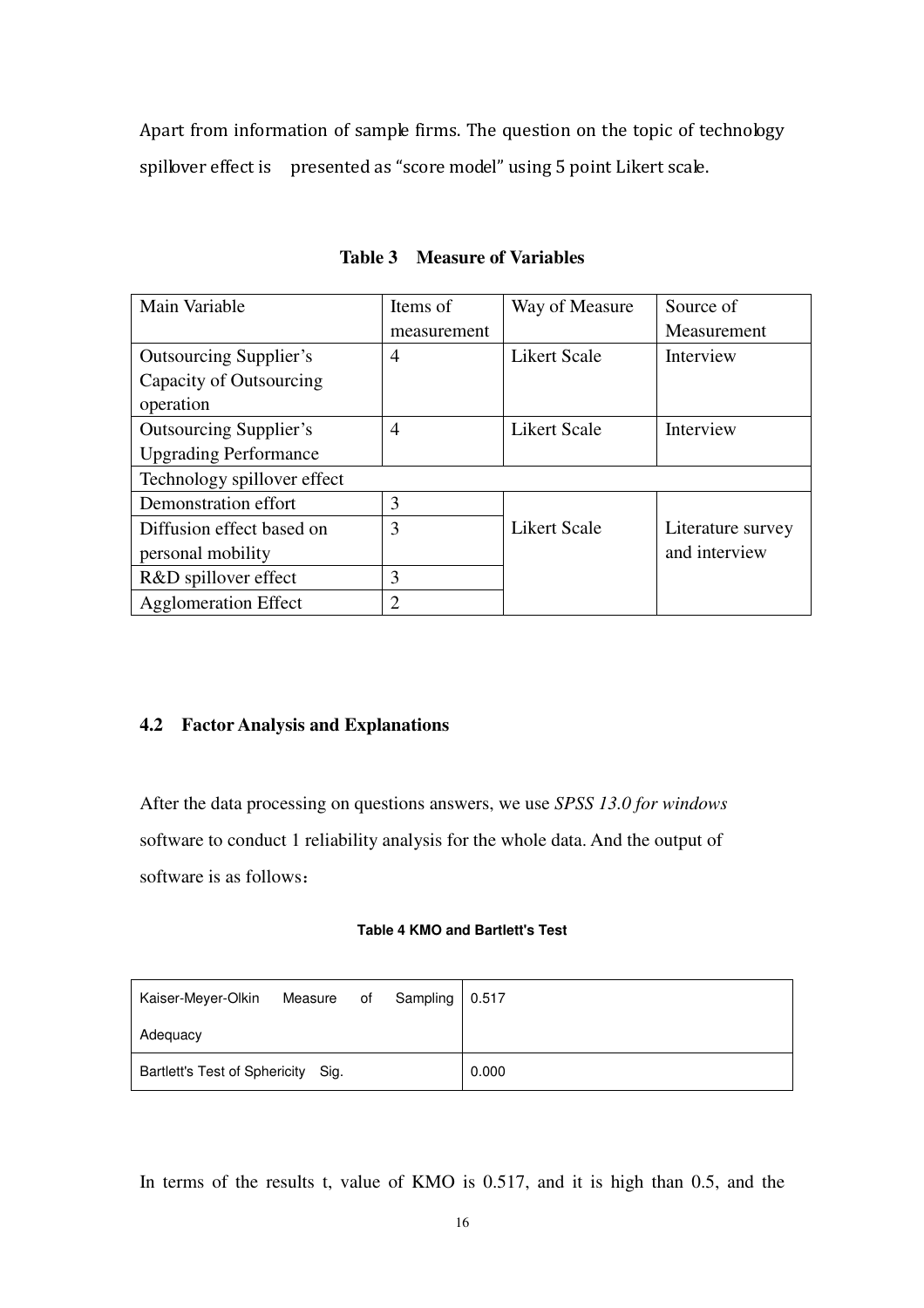significance of Bartlett's test of sphericity present as 0.000, and is smaller than 0.005, therefore, the how it means that they are proper to be make factor analysis.

For all the In term of the data under questionnaires describing technology spillover effect , We choose 11 items presenting technology spillover make factor analysis. And those 11 variables compose the initial variables under factor analysis using principle component analysis, We use include principle component analysis to find the variables which explain technology spillover effect and extract factors using rotation with varimax. Based on the results from the above analysis results. The initial eigenvalues and its cumulative eigenvalue are reported in the table. From the table, we find 4 factors with eigenvalue bigger than 1.0, therefore we choose those four factors to explain the 4 factors explain 63.699% of variance.

| Factors | Initial Eigenvalues | % of Variance | Cumulative % |  |
|---------|---------------------|---------------|--------------|--|
| F1:     | 2.877               | 26.154        | 26.154       |  |
| F2:     | 1.595               | 14.502        | 40.656       |  |
| F3:     | 1.355               | 12.317        | 52.973       |  |
| F4:     | 1.180               | 10.726        | 63.699       |  |

**Table 5 Eigenvalues of Factors and its Variance Explained**

In terms factor loading under rotated component matrix, we finally keep 9 items with factor loading more than 0.5 under 4 factors, which are significant for component analysis to present high reliability of those 4 factors. Table is the concerning rotated component matrix.

#### **Table 6 Rotated Component Matrix (a)**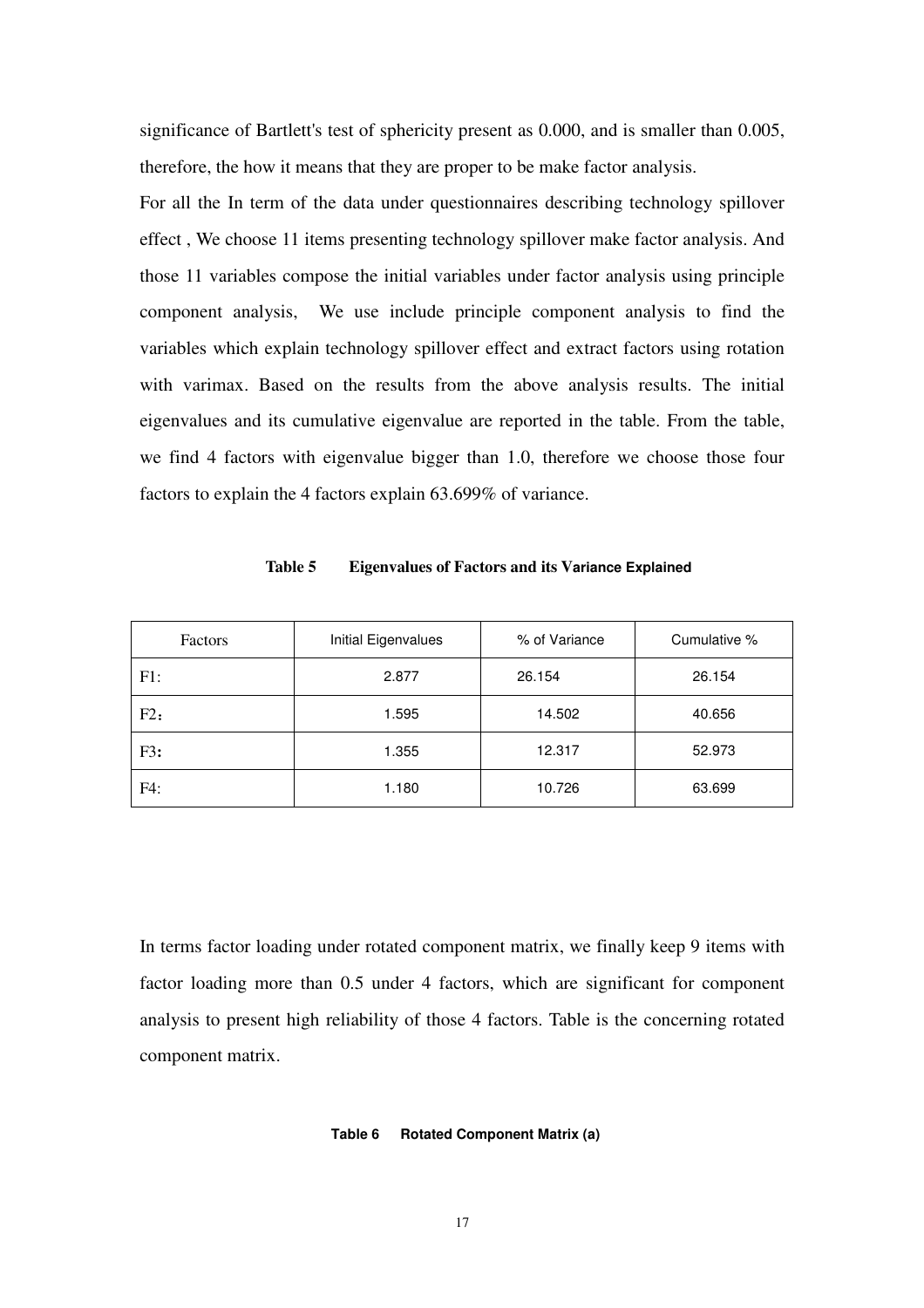|                | <b>Variables</b>                               | Factors |       |                |                |
|----------------|------------------------------------------------|---------|-------|----------------|----------------|
|                | <b>Content</b>                                 | F1      | F2    | F <sub>3</sub> | F <sub>4</sub> |
| Q1             | <b>Outsourcing buyers stipulate</b><br>Product | 0.825   |       |                |                |
|                | <b>Quality Standard and Procedure</b>          |         |       |                |                |
|                | <b>Management Requirements</b>                 |         |       |                |                |
| Q <sub>2</sub> | <b>Outsourcing suppliers make Purchase on</b>  | 0.786   |       |                |                |
|                | <b>Equipment or Production line</b>            |         |       |                |                |
|                | recommended by Outsourcer                      |         |       |                |                |
| Q3             | : Technology Instruction from outsourcer       |         | 0.857 |                |                |
|                | on Quality Management and Product              |         |       |                |                |
|                | <b>Delivery</b>                                |         |       |                |                |
| Q <sub>4</sub> | : Instruction from Outsourcing buyers on       |         | 0.795 |                |                |
|                | <b>Cost and Procedure Management</b>           |         |       |                |                |
|                | within outsourcing suppliers                   |         |       |                |                |
| Q <sub>5</sub> | : Outsourcing buyers arrange expert to         |         | 0.512 |                |                |
|                | residence at outsourcing suppliers to give     |         |       |                |                |
|                | faculty training                               |         |       |                |                |
| Q <sub>6</sub> | : Outsourcing suppliers imitate new            |         |       | 0.720          |                |
|                | product design and pursue innovation           |         |       |                |                |
|                | after adjustments                              |         |       |                |                |
| Q7             | :Outsourcing suppliers carry outs R&D          |         |       | 0.633          |                |
|                | work by themselves                             |         |       |                |                |
| Q <sub>8</sub> | : Outsourcing suppliers cooperate with         |         |       | 0.741          |                |
|                | professional design company to push            |         |       |                |                |
|                | product innovation                             |         |       |                |                |
| Q <sub>9</sub> | Outsourcing suppliers focus on                 |         |       |                | 0.832          |
|                | operation and brand establishment and          |         |       |                |                |
|                | outsource manufacturing to other               |         |       |                |                |
|                | company within cluster                         |         |       |                |                |

(a ) Rotation converged in 9 iterations.

Note: Only the variable with the factor loading more than 0.5 are reported in the table.

In terms of the result under the table, we can conclude common feather of the two variables of the first factor and name it as "Technology Demonstration effect", while , three variables under the second factor can be named as "Technology Diffusion based on Personal Mobility" in terms of their common nature, and also three variables under third factor have common nature and can be named as "R&D spillover effect", for the fourth factor, only one variable is significant and name as " agglomeration effect". Those four sub-effect of technology spillover effect also describe the micro-level approaches of technology spillover for outsourcing. So we get four effect to describe technology spillover effect and they are:

1). Technology demonstration effect

2). Technology diffusion effect based on personal mobility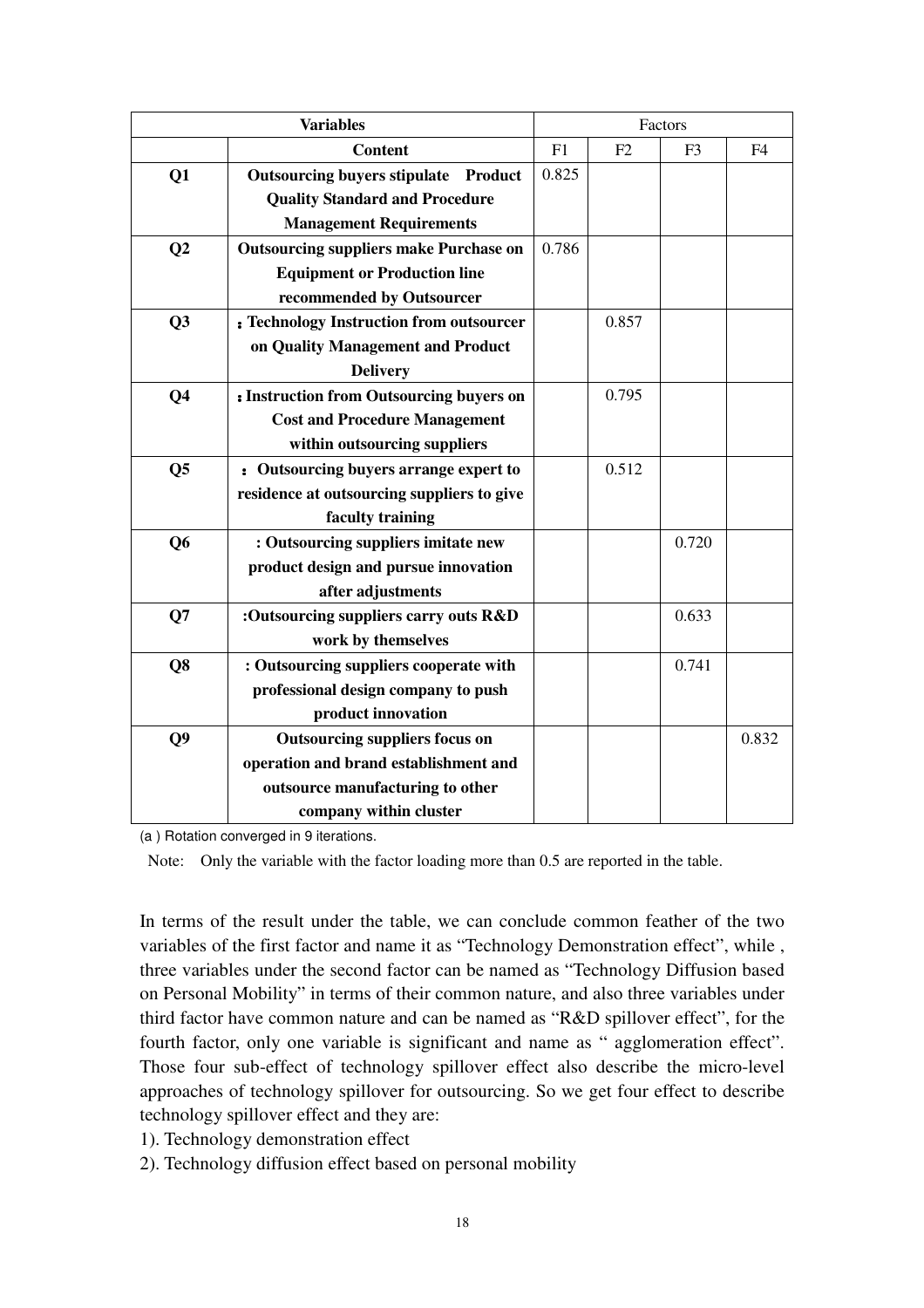## 3). R&D spillover effect

# 4.) Agglomeration effect

# 4.3 Correlations between outsourcing capacity and business upgrading

In order to find the determinant of upgrading for outsourcing suppliers, we compose correlation analysis between outsourcing capacity and outsourcing supplier's upgrading. We test the correlation between outsourcing capacity and upgrading performance by two steps".

First step: Test correlations between outsourcing capacity and upgrading.

Considering diversified presentation of outsourcing capacity and upgrading of analysis, we include several independent and dependent variables to describing different aspects of two variables. For independent variable describing outsourcing capacity, we divide this variable into three variables, they are product quality control capacity, product design capacity and manufacturing management capacity. Y, as dependent variable describing upgrading performance of outsourcing suppliers, we have three, which are management process upgrading

- X1: Product quality capacity
- X2 : Product Design capacity
- X3: Manufacturing management capacity
- Y1: Management process upgrading
- Y2: Product design upgrading
- Y3: International market networking upgrading

We make an analysis between X and Y using Pearson Correlation approach and the result of their correlation are reported in the table.

# **Table7 Correlation between outsourcing capacity and**

| <b>Correlation 1 (x1 and Y):</b> |    |     |                     |
|----------------------------------|----|-----|---------------------|
|                                  | V1 | 374 | $\mathbf{V}$<br>⊥ J |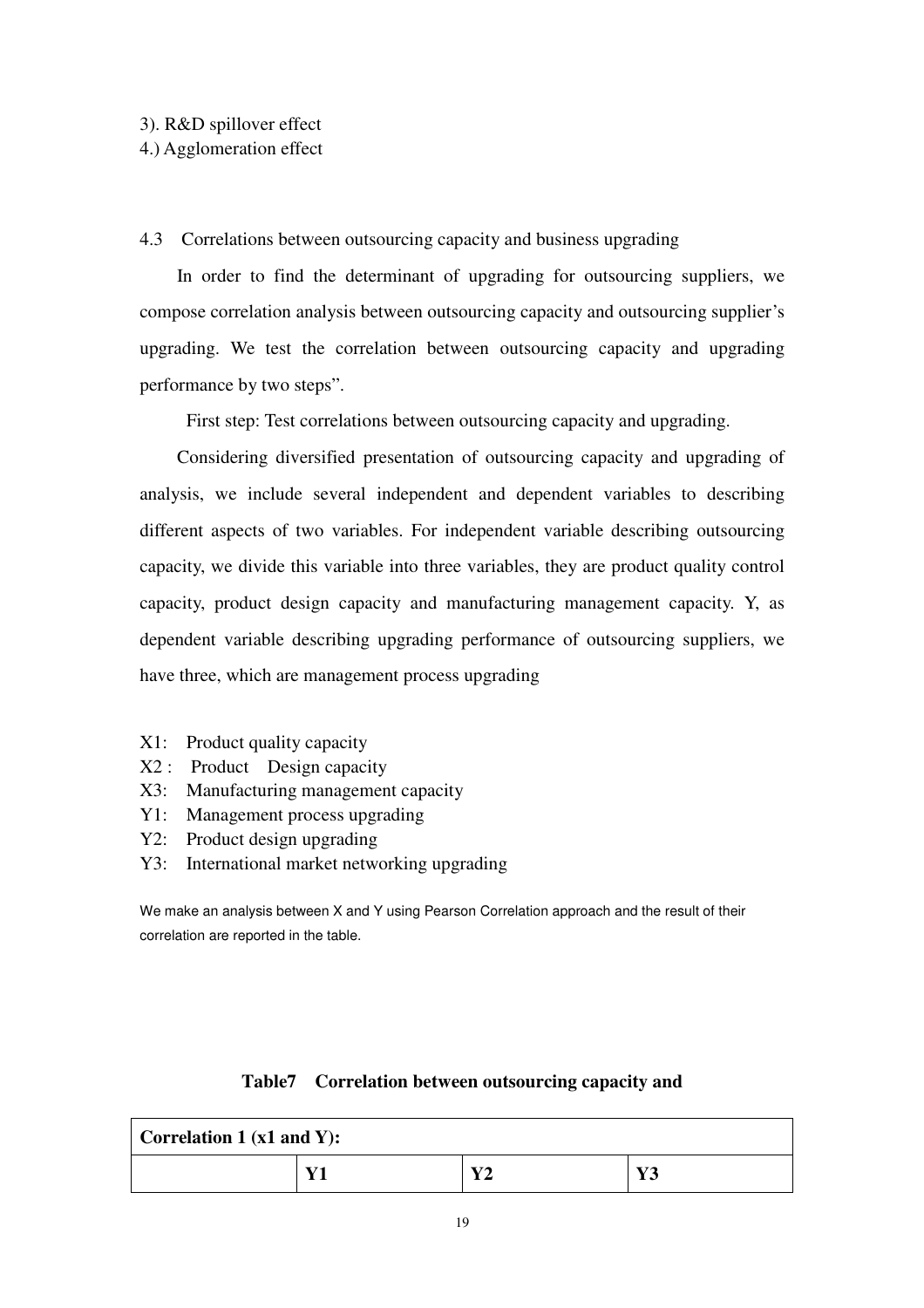| Pearson Correlation                 | $-0.003$ | 0.086                   | $0.293$ <sup>**</sup> ) |  |
|-------------------------------------|----------|-------------------------|-------------------------|--|
| Sig. (2-tailed)                     | 0.981    | 0.418                   | 0.005                   |  |
| N                                   | 91       | 91                      | 91                      |  |
| Correlation 2 $(x2 \text{ and } Y)$ |          |                         |                         |  |
| Pearson Correlation                 | 0.139    | $0.361$ <sup>**</sup> ) | 0.089                   |  |
| Sig. (2-tailed)                     | 0.189    | 0.000                   | 0.400                   |  |
| N                                   | 91       | 91                      | 91                      |  |
| Correlation $3(x3 \text{ and } Y)$  |          |                         |                         |  |
| Pearson Correlation                 | 0.184    | $0.225(*)$              | $0.260$ <sup>*</sup> )  |  |
| Sig. (2-tailed)                     | 0.081    | 0.032                   | 0.013                   |  |
| N                                   | 91       | 91                      | 91                      |  |

Note: \* Correlation is significant at the 0.05 level (2-tailed).

\*\* Correlation is significant at the 0.01 level (2-tailed).

From the result of the table, we can see that the correlation between  $X$  and  $Y$  is positive, but coefficient failed to show their significant, therefore, there is no significant correlation between X and Y.

Second Step: Test correlation between outsourcing capacity and four factors of technology spillover born from principle component analysis. The coefficients under correlation analysis show that the correlation is very weak, which fail to present correlation between outsourcing and four sub effect of technology spillover effects.

|    |                        | F1    | F2                     | F <sub>3</sub> | F4    |
|----|------------------------|-------|------------------------|----------------|-------|
| X1 | Pearson<br>Correlation | 0.198 | $-0.019$               | 0.064          | 0.153 |
|    | Sig. (2-tailed)        | 0.060 | 0.856                  | 0.544          | 0.147 |
|    | N                      | 91    | 91                     | 91             | 91    |
| X2 | Pearson<br>Correlation | 0.076 | $0.264$ <sup>*</sup> ) | 0.135          | 0.069 |
|    | Sig. (2-tailed)        | 0.475 | 0.012                  | 0.201          | 0.519 |
|    | N                      | 91    | 91                     | 91             | 91    |
| X3 | Pearson<br>Correlation | 0.013 | 0.124                  | $0.233(*)$     | 0.150 |
|    | Sig. (2-tailed)        | 0.900 | 0.242                  | 0.026          | 0.156 |
|    | N                      | 91    | 91                     | 91             | 91    |

 **Table 8 Correlation between outsourcing capacity variable and fours sub-effect of technology spillover effect** 

\*\* Correlation is significant at the 0.01 level (2-tailed).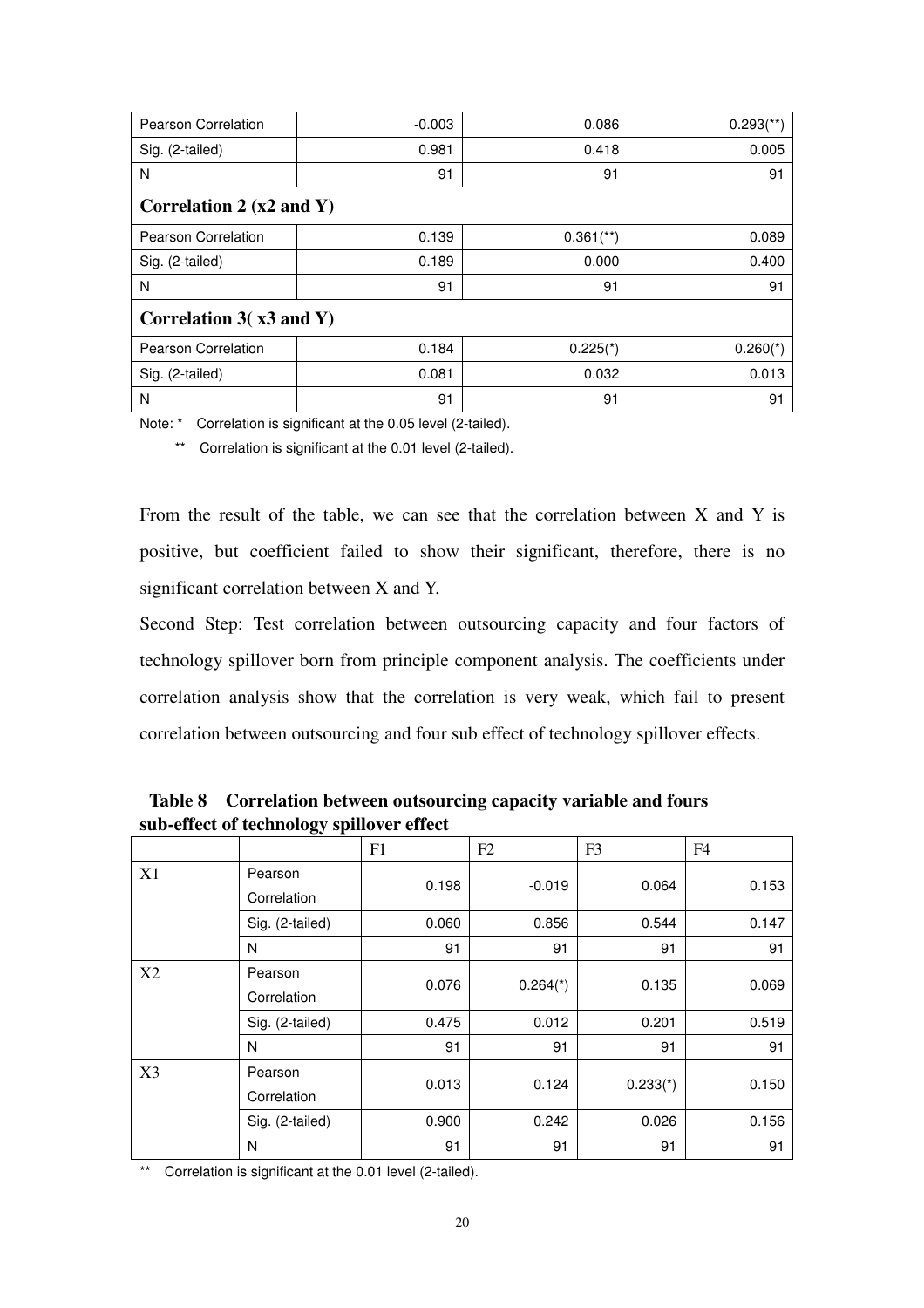\* Correlation is significant at the 0.05 level (2-tailed).

From the table, we can see that the coefficients under most items are not significant, which means that the correlation between X and F1( and F2, F3, F4) is very weak. Therefore, outsourcing capacity and four sub effect under technology spillover effect do not have significant correlation from statistics perspective.

#### **5. Explanation on correlation analysis result**

The correlation analysis above mentioned shows that there is no significant correlation between outsourcing capacity and business upgrading under this statistics methodology. Due to the complicated reason including the nature of sample and the methodology, we cannot deny the correlation between those two variables. Take into account other factors that influence outsourcing performance from questionnares, we make further description on the issue and compose other evidence of technology spillover effect to outsourcing suppliers.

Considering the theoretical relationship between value chain governance and value chain upgrading, we introduce analysis on value chain nature and value chain governance and make a description on the impact of current value chain governance nature to the upgrading performance.

# **5.1 The explanation on impact from value chain governance to the nature and likelihood of technology spillover effect**

#### 5.1.1 Nature of value chain in Ningbo garment cluster

In order to describe value chain governance type , the nature of garment industry value chain need to be demonstrate at first. Due to the highly export orientation of Ningbo garment industry, industry value chain present the feature of international value chain. In terms of second hand information on Ningbo garment industry and the result from face-to-face interview in the field work, we highlight the international value chain as follows: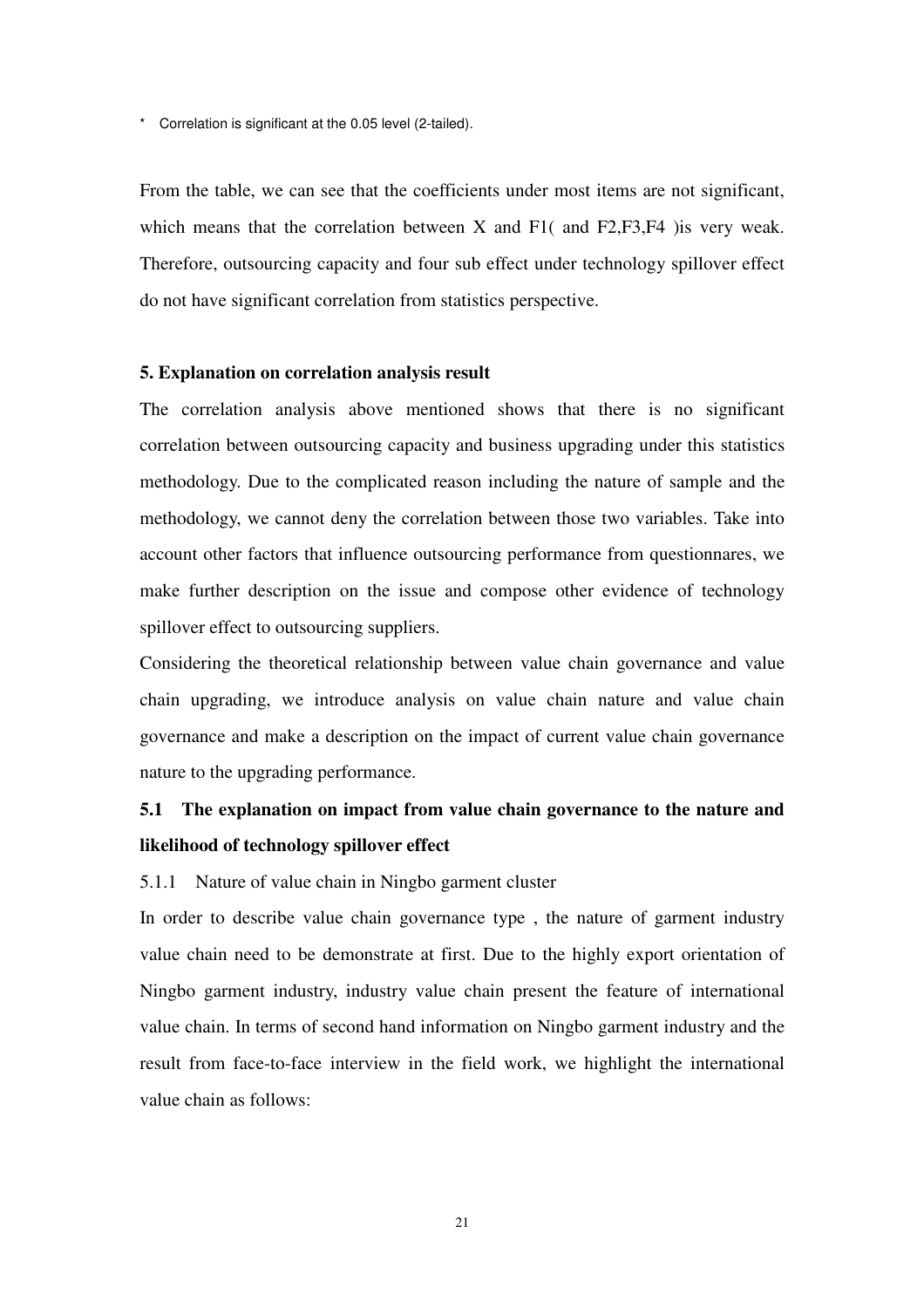

#### **Chart1: Value chain under international outsourcing**

**Source: Processed from interview with Typical firms from sample** 

# **5.1.2 Function link under Value chain at Ningbo garment cluster**

With garment industry value chain, we find four main link, and they are "design ", " manufacturing", "Trading" and " distribution in international market".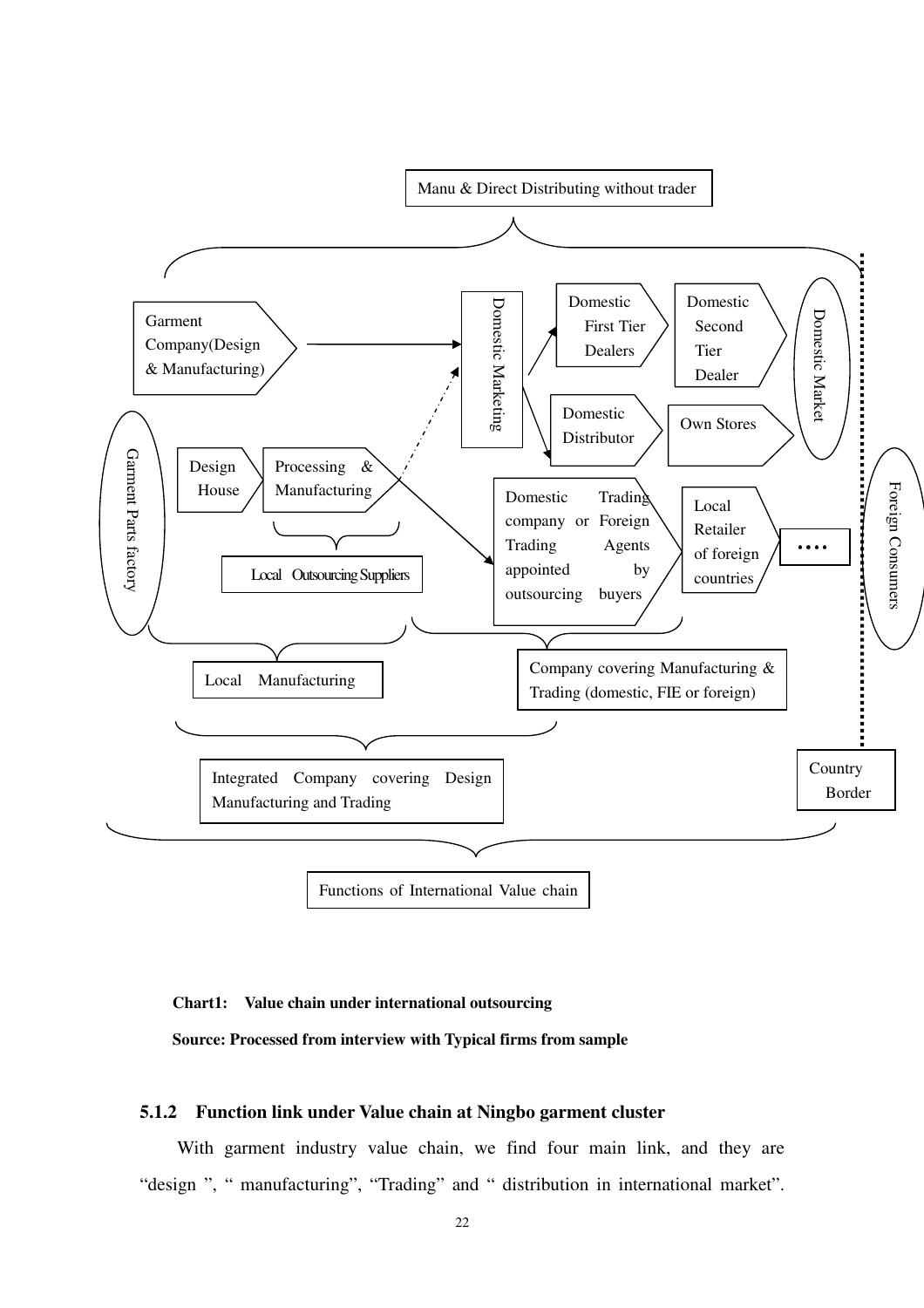Under the concerning activities under those four links, we find one "end of local factory and the other "end" of consumers at foreign markets. Therefore, we conclude value chain function corresponding to every link into several "function group", which present the width of value chain, which means how wide company's business cover under garment manufacturing value chain. Here four kinds of value chain width are highlighted and they are :1) Pure manufacturing in terms of OEM contact 2.) Apparel Design and Manufacturing; 3). Apparel manufacturing and trading on export business 4). Full value chain function covering apparel design, manufacturing and export business.

We highlight the function of sample firms into four types of "function width" in terms of their business operation nature. Those four and they are manufacturing, design,. trading and brand promotion. From the table, the cluster is highly specialized cluster, and outsourcing suppliers have only one function account for 63%, and firms specialized in garment manufacturing account for 76%, while firms have two function(dual-function) account for 26%, and most prevailing function combination is manufacturing  $&$  design (70% among the firms with two functions). The firms with three kinds of function account for 7%, and the combination nature of three functions include design, manufacturing and trading, or design, manufacturing and branding operation. In a word, most local outsourcing suppliers have advantage in a specific "business field" at value chain and present highly professional technique and experience for business operation.

| Function of value | Percentage of sample |
|-------------------|----------------------|
| chain covered     | firms                |
| Single function   | 63%                  |
| Two functions     | 26%                  |
| Three functions   | $7\%$                |
| Four function     | $1\%$                |

**Table 9 Firms business covered by value chain as "Width" of function link**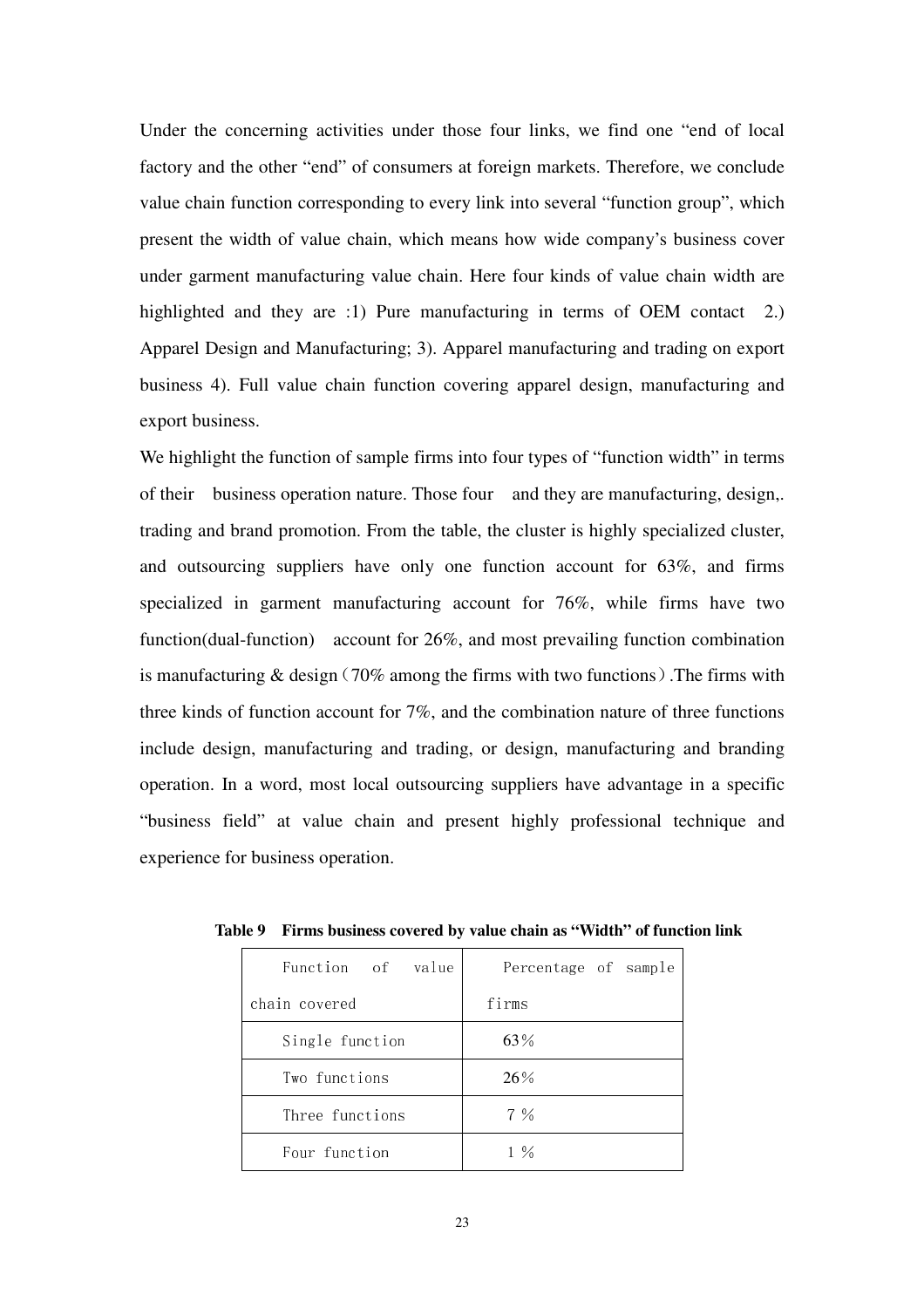Source: Enterprise Interview

 As a typical buyer-driven value chain, garment industry present as an unbalanced situation between manufacturing firms and buyers. Buyers at final consumer market are likely have strong bargaining power over outsourcing suppliers because the resource of distribution networking and branding are critical for marketing competitiveness and enjoy high profit. In terms of interview, we find the majority of sample firms have little information on the whole distribution network of their product abroad. Normally, the firms are familiar with local distribution network including local trading company, while have no idea of trading company and distributor abroad. Generally, the information of distributor and final retailers can not be reached by local firm, therefore local firms cannot contact with distributor and retailers abroad. This situation is assumed to have impact to outsourcing suppliers Under this situation, local suppliers rely on foreign buyers in export-oriented development. The source of international trading network is at critical position in the whole value chain, so outsourcing buyers have strong bargaining power with local

suppliers. Moreover, huge local manufacturing capacity lead to fierce market competition within local garment industry, which intensify the unbalanced situation between outsourcing manufacturing suppliers and trading company. Therefore, outsourcing suppliers in Ningbo cluster suffer from very week price decision power under outsourcing contract. We can see that value added earned by local suppliers are very small, which compose the obstacle for local firms to "clime up" via value chain.

| Function "covering" under                    | Main Content                              |  |  |
|----------------------------------------------|-------------------------------------------|--|--|
| value chain                                  |                                           |  |  |
| Parts (accessories) and apparel Professional | manufacturing<br>under                    |  |  |
| manufacturing                                | outsourcing contract in terms of drawings |  |  |
| Both Manufacturing and Design                | design work by themselves<br>Make<br>and  |  |  |

Table 10 Width of Value Chain Function of Sample firms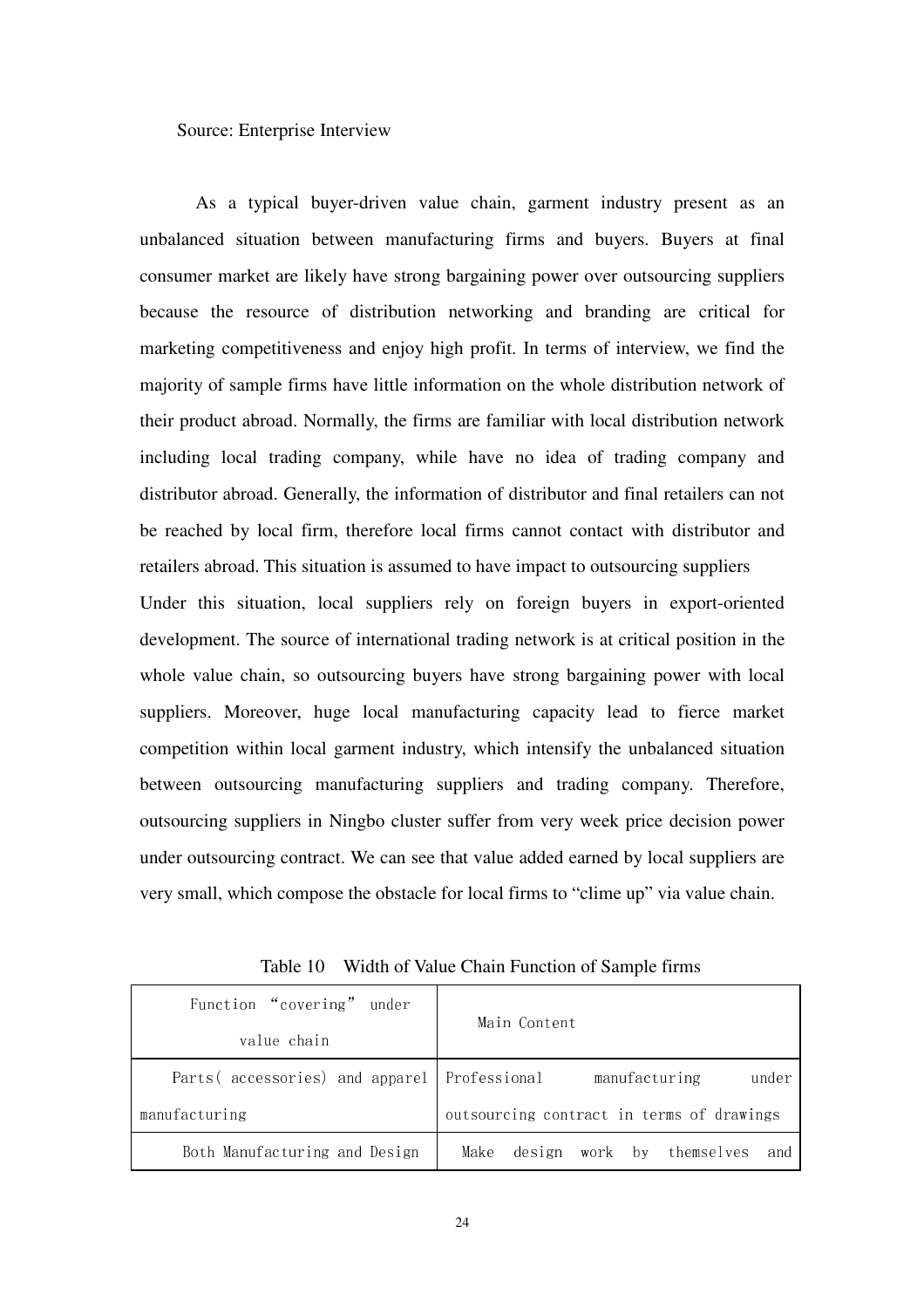| work                             | corresponding manufacturing activities       |
|----------------------------------|----------------------------------------------|
|                                  | (as ODM contract) or Apparel design and      |
| Export agents (or dealers)       | Export Trading company cooperated with       |
|                                  | foreign distributors                         |
| Design<br>work,<br>apparel       | "Integrated" company on manufacturing and    |
| manufacturing and trading agents | trading                                      |
| Operating on branding capacity   | Strategy focus on distribution networking    |
| building                         | and branding building using wide outsourcing |
|                                  | strategy                                     |

Source: interview with Ningbo local outsourcing suppliers, 2009, September & October.

# **5.1.3 Value chain governance type**

Due to the fact that garment industry is a typical industry with buyer-driven value chain. And the distribution network play key role in value added extend of the whole value chain. In terms of the literature survey and enterprises interview, we investigate the relation between manufacturing suppliers and distributing companies(dealers) , in terms of the nature of the relations between upstream link and downstream link at value chain of Ningbo garment cluster and compose four kinds of value chain governance type as followed.

In terms of paradigm on value chain governance, we find it exist four value chain governance types in Ningbo garment cluster. And they are quasi-hierarchy (buyers have a high degree of control over suppliers); network governance (Hierarchy-more); network governance(Market-more) and market governance.

**Table 11 Type of value chain governance and their percentage**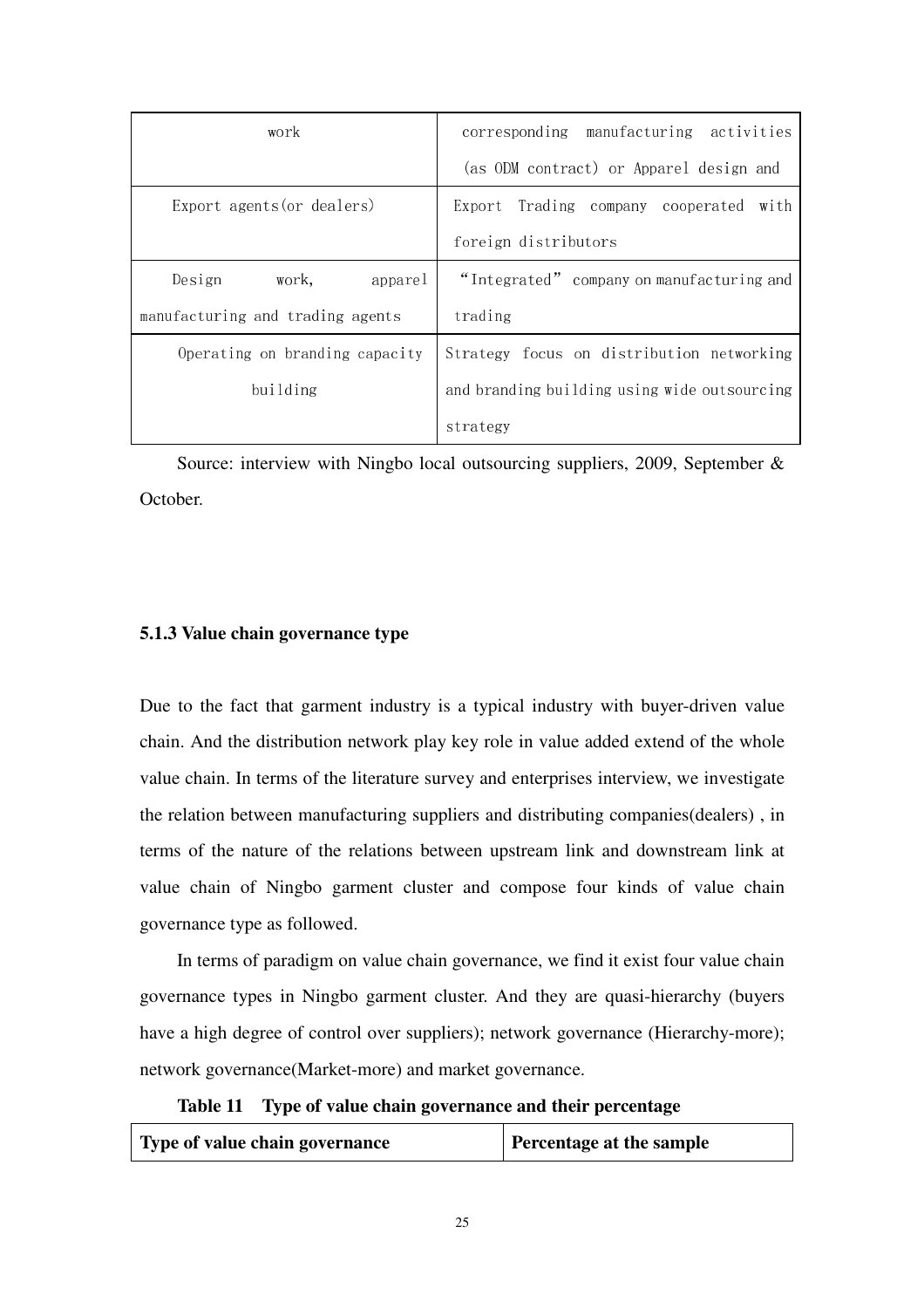| Hierarchy governance (buyers take direct 19% |        |
|----------------------------------------------|--------|
| ownership of some operations).               |        |
| <b>Network governance (Hierarchy-more)</b>   | 56%    |
| <b>Network governance (Market-more)</b>      | $13\%$ |
| <b>Market governance</b>                     | 12%    |

Source: data from questionnaires and processed

From the nature of value chain governance, we find that the network governance (hierarchy-more) account for the majority of the sample. In terms of the value chain governance type paradigm, product and process upgrading is more likely to happen compared with function upgrading under this value chain governance. Therefore, local suppliers are difficult to upgrade themselves to the function of "distribution", especially in target market in developed countries. In terms the interview, we observe that outsourcing buyers present high concentration degree and have strong market advantage, which give high pricing pressure to outsourcing suppliers. And due to the very stable and secure "structure" of distribution network abroad, it is very difficult for outsourcing supplier to "jump over" the current trading agent and contact with distributor company in targeting market. Under those situation, Ningbo local suppliers face up "invisible obstacle" to further its business with the accession into world market and pursue high value added operation. From the data, we can see Ningbo local supplies suffer from low profit rate and have little capital to do R&D input.

# **5.2 Description on impact from outsourcing to firm's business capacity**

In terms of the analysis on value chain upgrading, we find the local firm have less likelihood to pursue upgrading on high end function link. In terms of the summery of the questions concerning with the impact of outsourcing, we can find the priority of outsourcing suppliers under their current strategy, which correspond to the statistics analysis result above mentioned.

#### **Direct impact from outsourcing to outsourcing suppliers**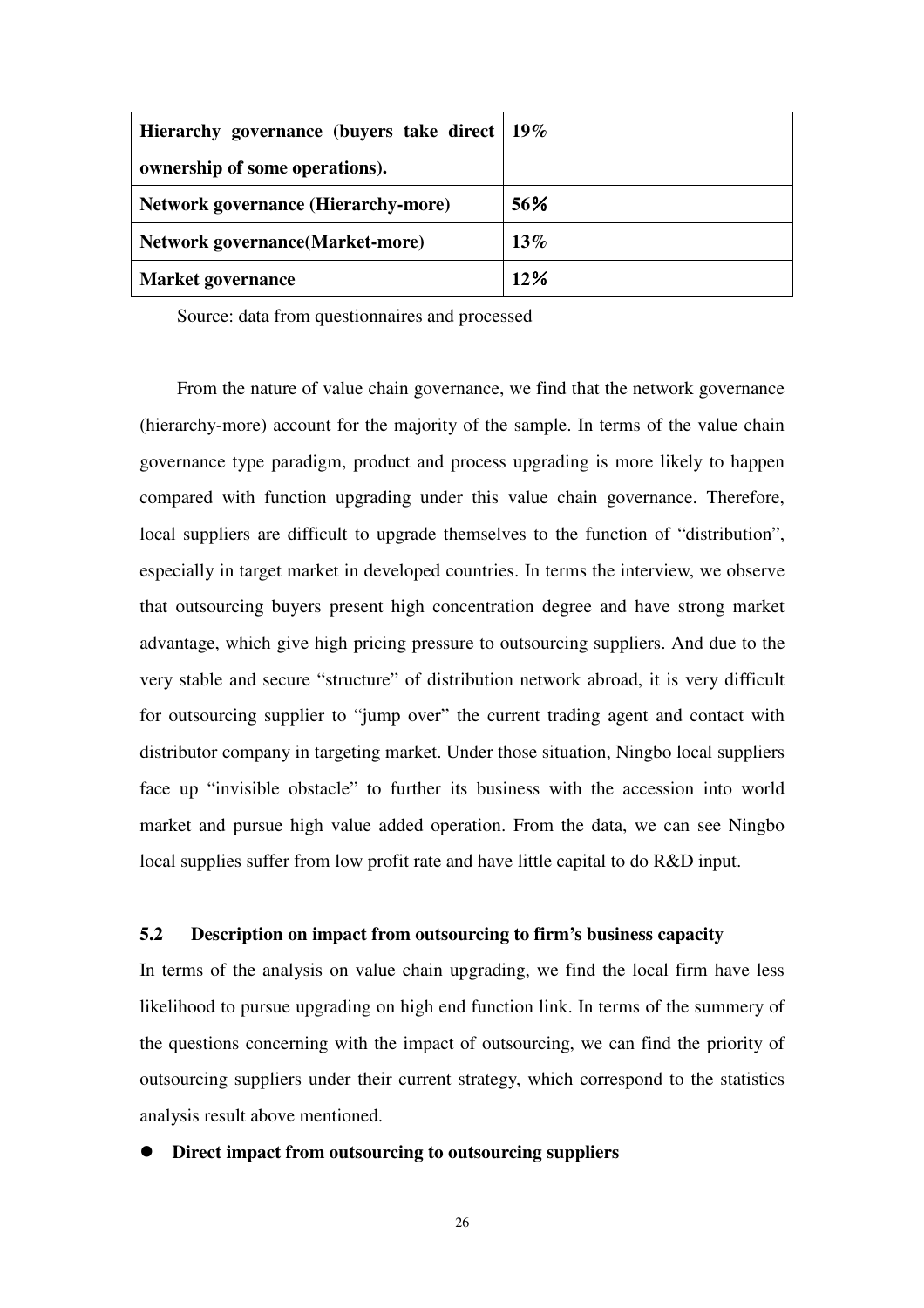Based on the data from questionnaire, we can find the concerning the impact of outsourcing activity on outsourcing capacity of outsourcing supplier, which can be regarded as an evidence of the weak correlation between outsourcing capacity and upgrading. In the paper, four items are composed and evaluated how importance of every item compared with the other three ones using liker 5 point scale. Via the data according to average score under every item, we rank the order from most important to least important item as follows:

Increase product quality > enhance advanced management technique > acquire international distribution network> help to renew current equipment > increase design and R&D capacity > help to accessing international market reputation.

Therefore, increase products quality become the most important benefit for outsourcing suppliers, and this finding is totally same as the result from out interviews with typical outsourcing suppliers. In the real world, high and stable product quality is a key component in outsourcing contract, which is the most important determinant for furthering outsourcing cooperation relation between outsourcing buyers and suppliers. Therefore, local outsourcing suppliers focus on product quality under enterprise operation strategy and have limited interest in upgrading product and keeping on high product quality is the biggest positive impact to outsourcing suppliers, which is the key determinants for continuing long term cooperation between outsourcing suppliers and outsourcing buyers. Under this context, local suppliers have limited incentive and limited capital to push their innovation activities, and face up huge challenge to have function upgrading along with value chain to high value added "end".

# **Indirect impact from outsourcing on outsourcing suppliers:**

Apart from the Concerning " what do you learned from outsourcing business" ,the answer on " value chain function upgrading is also diversified. Most firms think answer that hey have learned something positive, which do help to the access of value chain function upgrading. The detail result is 29.4% firms choose " acquire new production technique and design idea", 27.4% firms choose "strengthen current manufacturing management and delivery indication", 17.1% firm choose " have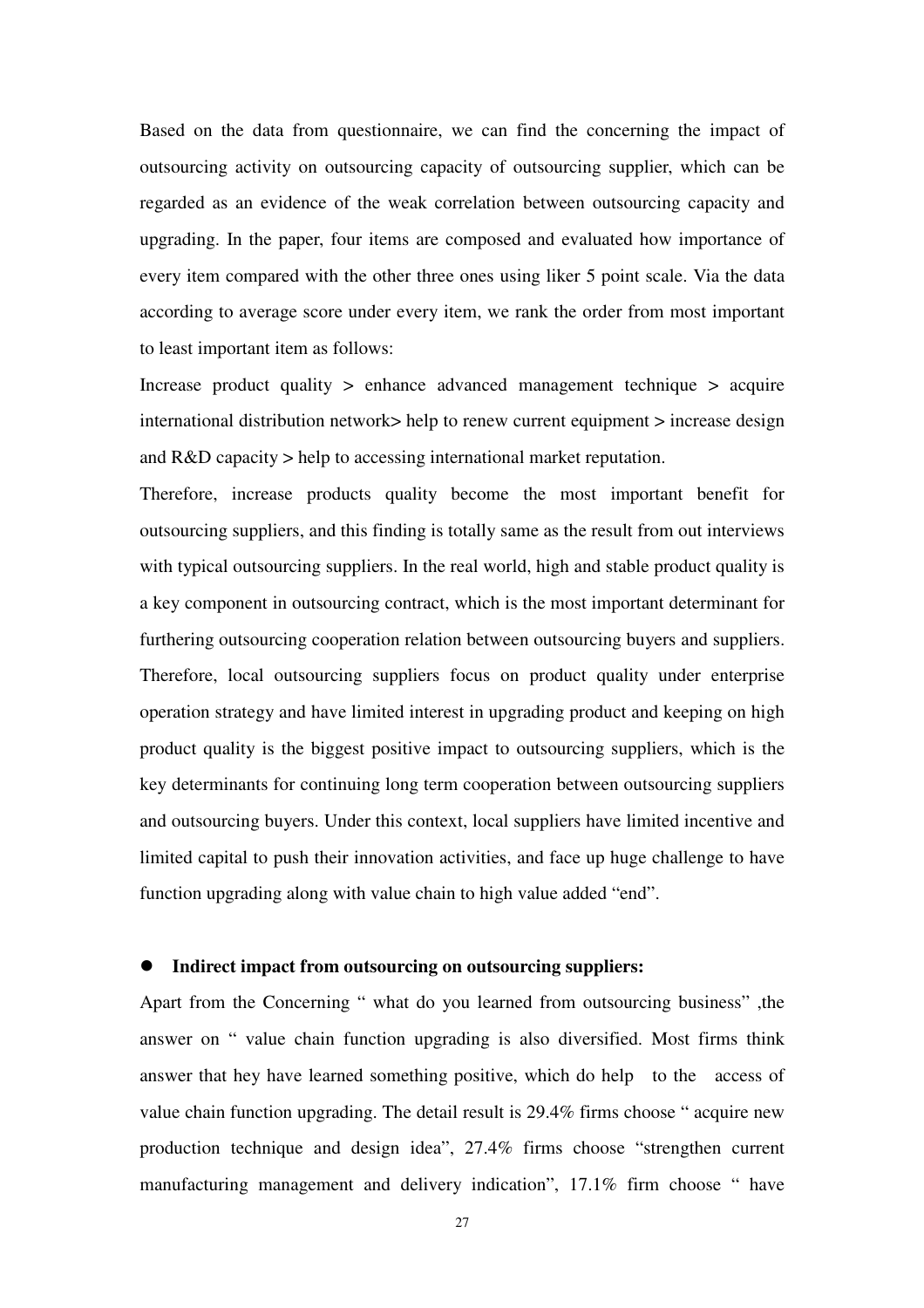opportunity to access in international distribution network", and 14.2% firms choose " increase reputation of own brand in market".

According to the results mentioned above, we find the nature of the impact present more on manufacturing, which still aim at keeping current outsourcing contract. Referring the paradigm of value chain upgrading we include the items mentioned above as upgrading on product manufacturing link, upgrading on distribution networking link, upgrading on branding link. The background of this result is local firm do pursue product and process upgrading, which can help firms to decrease cost and further the close relations with outsourcing buyers.

Here the choice technology impact from outsourcing buyers is summarized in terms of the value chain governance type , the table of the result is as follows:

|                        | <b>Technology Demonstration</b> |                   |          | Technology        | Diffusion  | based<br>on |  |
|------------------------|---------------------------------|-------------------|----------|-------------------|------------|-------------|--|
|                        |                                 |                   |          | personal mobility |            |             |  |
|                        | Production                      | Supervisio        | Renewing | On-Spot           | Inner-man  | Training    |  |
|                        | Quality                         | by<br>$\mathbf n$ | Equipmen | instruction       | agement    | on          |  |
|                        | Standard                        | inspection        | t        | by Buyers         | Model      | suppliers'  |  |
|                        |                                 | and               |          |                   | suggestion | Faculty     |  |
|                        |                                 | examinati         |          |                   |            |             |  |
|                        |                                 | on                |          |                   |            |             |  |
| <b>Quasi-hierarchy</b> |                                 |                   |          |                   |            |             |  |
| governance             | 3.9                             | 3.1               | 2.6      | 2.4               | 2.2        | 2.2         |  |
| Network governance     |                                 |                   |          |                   |            |             |  |
| (Hierarchy-more)       | 4.3                             | 3.6               | 2.7      | 2.8               | 2.4        | 2.4         |  |
| <b>Network</b>         |                                 |                   |          |                   |            |             |  |
| governance(Market-     | 3.1                             | 2.7               | 1.7      | 2.2               | 2.0        | 2.1         |  |

**Table 12 The important of different way under linkage**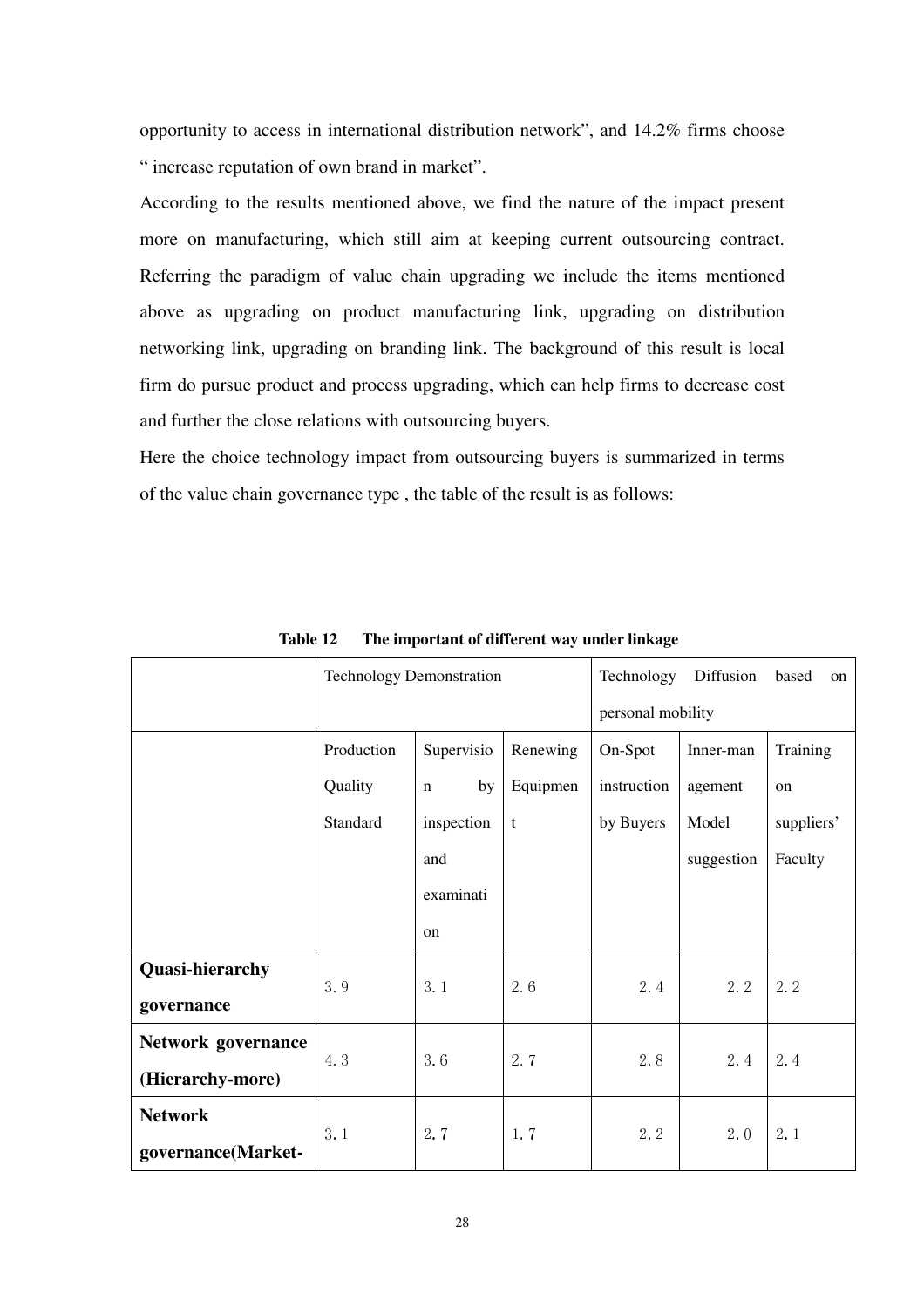| more)                    |     |                |                               |             |     |     |
|--------------------------|-----|----------------|-------------------------------|-------------|-----|-----|
| <b>Market governance</b> | 3.6 | $\sim \cdot$ 1 | $\mathbf{1} \cdot \mathbf{0}$ | 1. <i>4</i> | . . | . . |

Source : data from questionnaires and processed

Note: the score of the table stand for the extend of "how important of every item", and 1 stand for least important and 5 stand for highest important.

From the data reported in the table, we can find that firm choose " quality standard" as the most important approach of acquiring technology in average level, which means that local suppliers focus on manufacturing link itself during the outsourcing process, which do have enough emphasis on further technology learning based on personal communication with outsourcing buyers. Therefore, local suppliers have little likelihood to gain value chain upgrading to high end of value chain.

#### **5.3 R&D performance: focus on imitation innovation**

Apart from the performance of upgrading likelihood from the questions on the impact from outsourcing buyers, we can also make a survey on R&D performance, which is also a evidence to demonstrate the upgrading nature of outsourcing suppliers. Concerning the nature of R&D activities for local outsourcing suppliers, it is difficult to distinguish specific "R&D" activity in terms of innovative content. Under the context of garment manufacturing and business, new apparel designing, developing new material and new manufacturing technique can be regarded as R&D activities, and the concerning innovation presented as the combination of imitative innovation, self innovation and collaborative innovation.

According to the information from interviews with Ningbo outsourcing suppliers, we can outline four types of R&D activities. They are R&D based on imitation and integration, independent R&D, R&D outsourcing Cooperation with companies specialized in innovative work by outsourcing and collaborative R&D. The meaning of those four R&D is as follows( Table)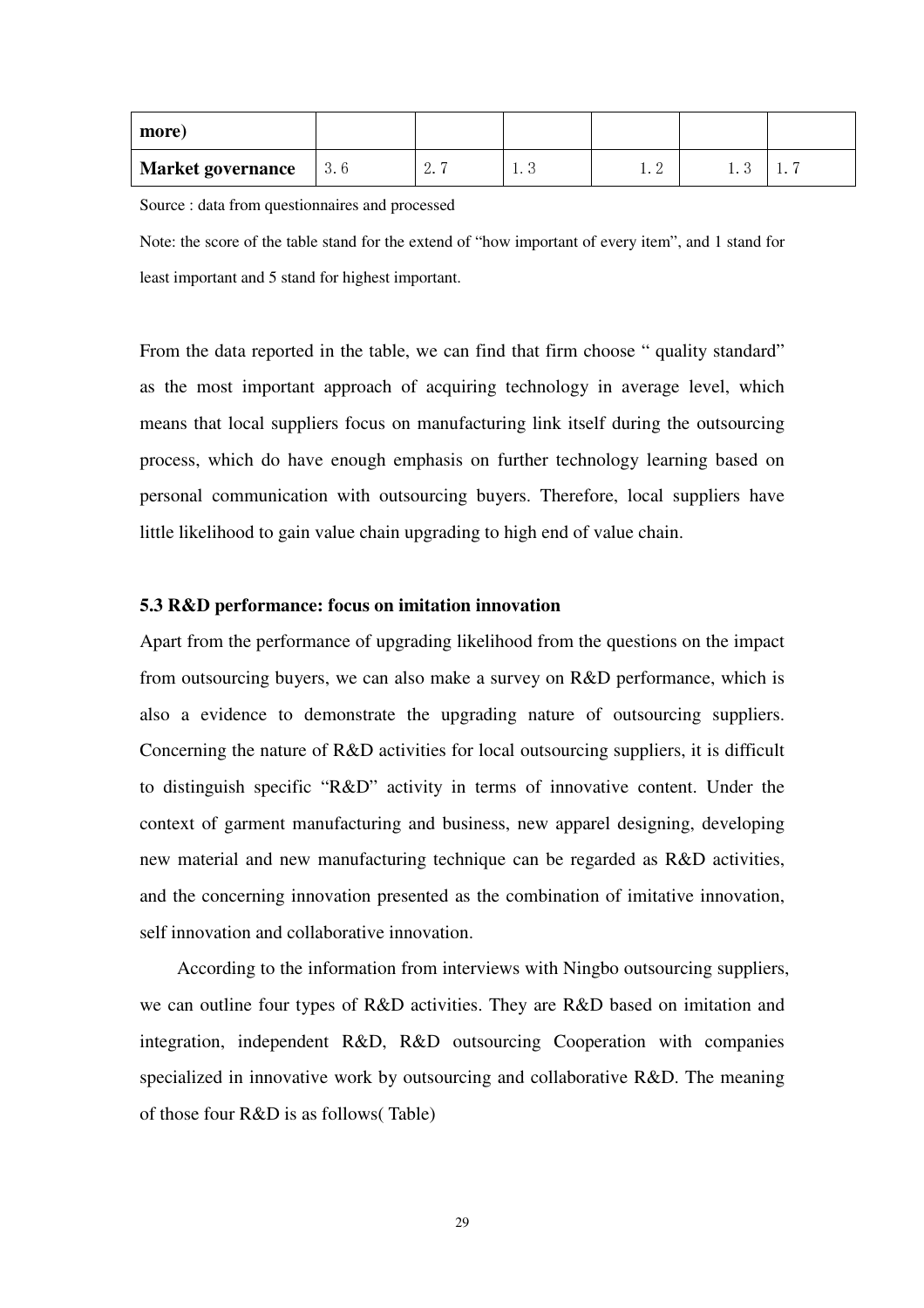| Type of R&D                      | Content                                       |  |  |  |
|----------------------------------|-----------------------------------------------|--|--|--|
| R&D<br>based on imitation<br>and | Referring to apparel designs with high market |  |  |  |
| integration                      | reputation and make modification              |  |  |  |
| Independent R&D                  | Development new apparel design and new        |  |  |  |
|                                  | material by own input                         |  |  |  |
| R&D outsourcing                  | Outsource apparel design work to professional |  |  |  |
|                                  | design company at target market               |  |  |  |
| Collaborative R&D                | Employee famous designer from leading         |  |  |  |
|                                  | apparel company or explore co-design project  |  |  |  |
|                                  | with well-known MNC                           |  |  |  |

Table 13 Four type of R&D and their content in terms of interview

Those two types of innovation work including R&D outsourcing and collaborative R&D are important channels of "open innovation", which present the prevailing competition strategy adopted by some leading local outsourcing suppliers. From this perspective, some local firm is experience "frog jumping" from production under OEM to production under ODM, under which outsourcing buyers began to accept design progress from local suppliers and pursue long term cooperation with local suppliers. This is a emerging orientation of value chain upgrading for local outsourcing suppliers, while it is still happened for a very small part of sample firms.

Chart 2 Four types of R&D activities and their importance rank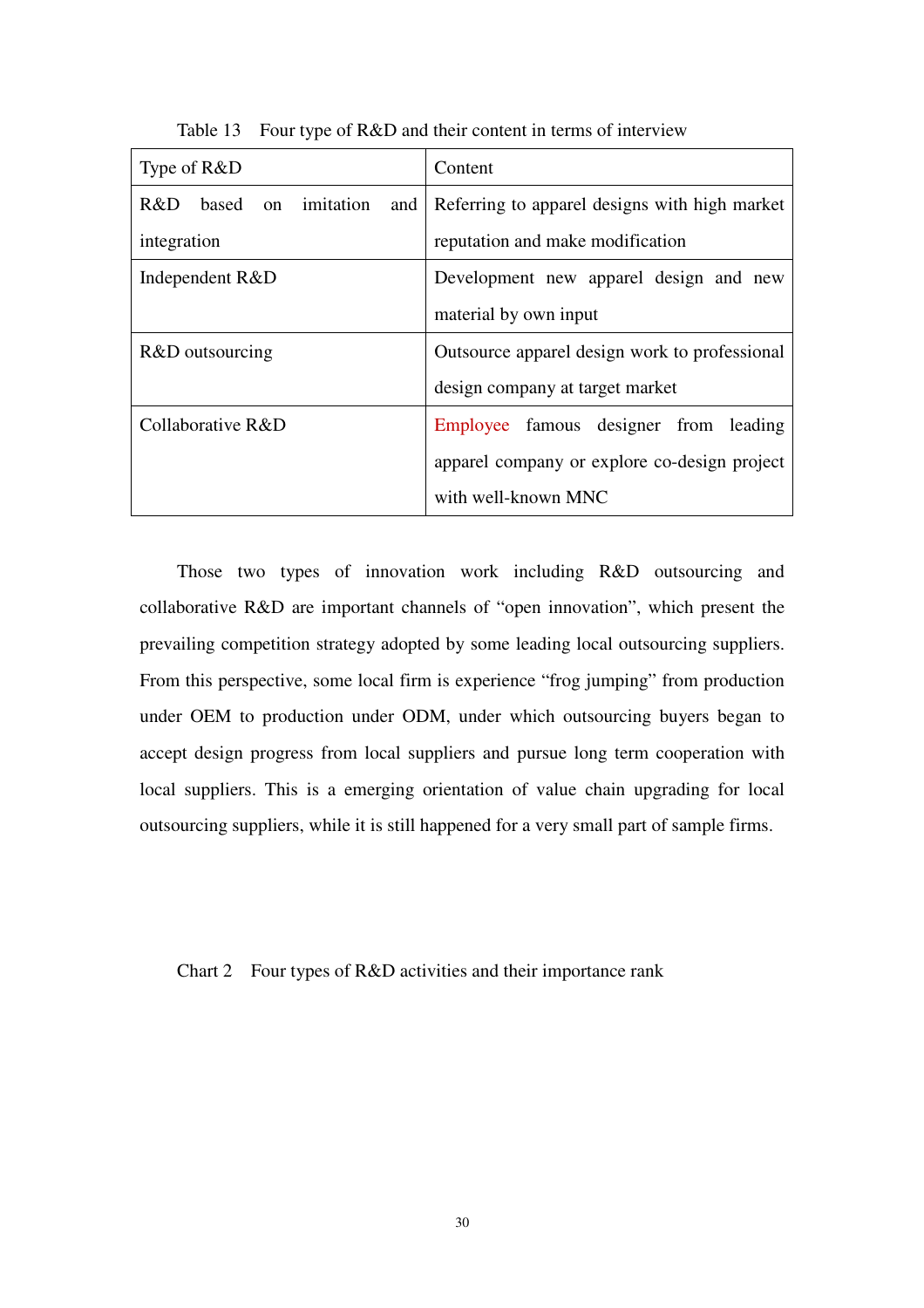

Source: Interview

From the highest score to lowest score, the type of R&D rank by importance as

- 1. R&D based on imitation and integration
- 2,. Independent R&D
- 3. R&D outsourcing
- 4. Collaborative R&D with MNC that have high market reputation

|                                    | R&D based | R&D<br>based    | R&D         | Collaborative |
|------------------------------------|-----------|-----------------|-------------|---------------|
|                                    | own<br>on | imitation<br>on | outsourcing | R&D           |
|                                    | effort    | and             |             |               |
|                                    |           | integration     |             |               |
| Hierarchy<br>governance            | 2.9       | 3.7             | 2.9         | 3.2           |
| take<br>direct<br>(buyers)         |           |                 |             |               |
| ownership<br><sub>of</sub><br>some |           |                 |             |               |
| operations).                       |           |                 |             |               |
| Network<br>governance              | 2.7       | 3.6             | 1.6         | 2.8           |
| (Hierarchy-more)                   |           |                 |             |               |

**Table 14 R&D performance under four types of value chain governance**